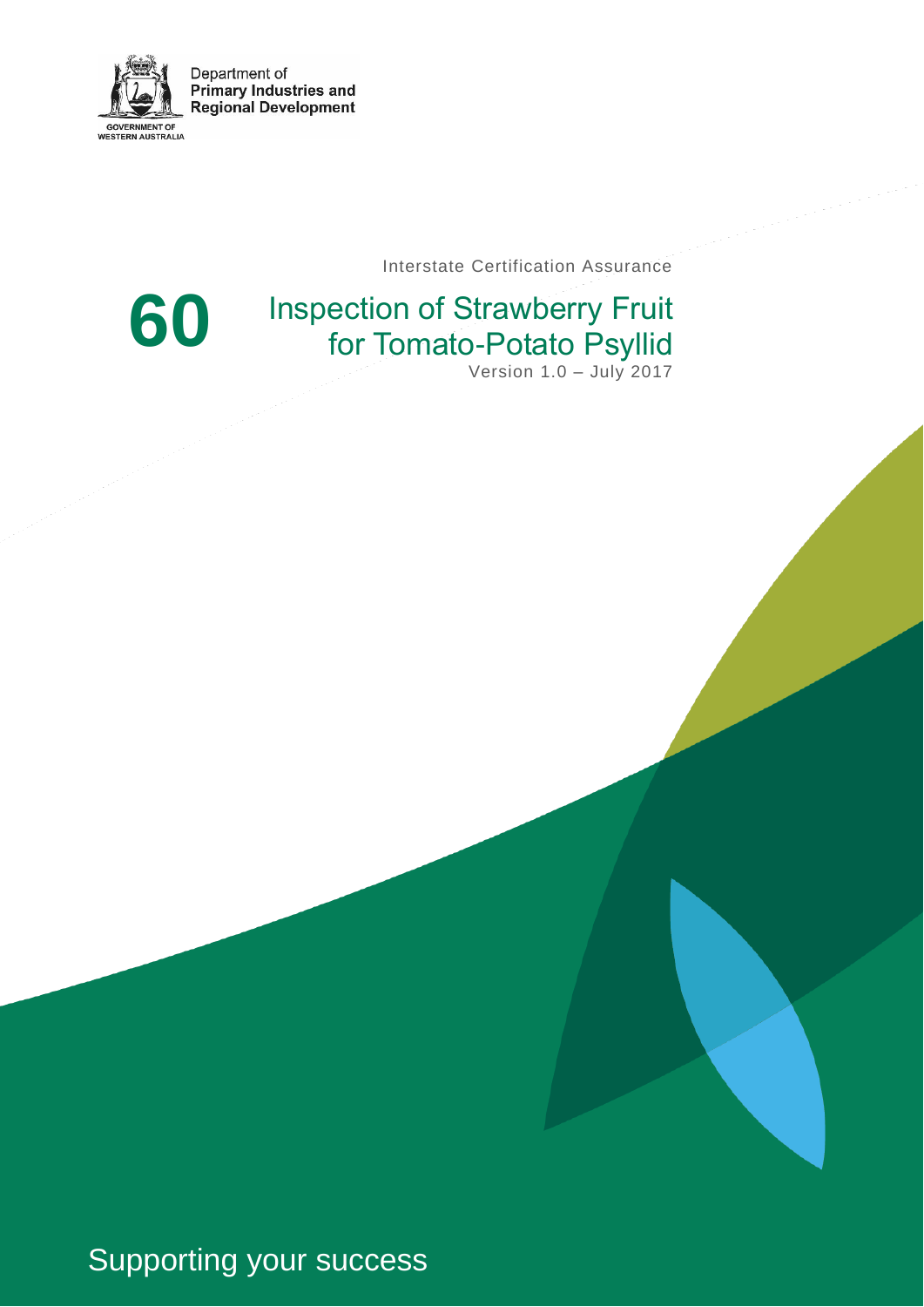# **Revision Register**

| Issue Number   Date of Issue |              | Amendments    |
|------------------------------|--------------|---------------|
| 1.0                          | 21 July 2017 | Initial Issue |
|                              |              |               |

## **Important disclaimer**

The Chief Executive Officer of the Department of Primary Industries and Regional Development and the State of Western Australia accept no liability whatsoever by reason of negligence or otherwise arising from the use or release of this information or any part of it.

Copyright © Western Australian Agriculture Authority, 2017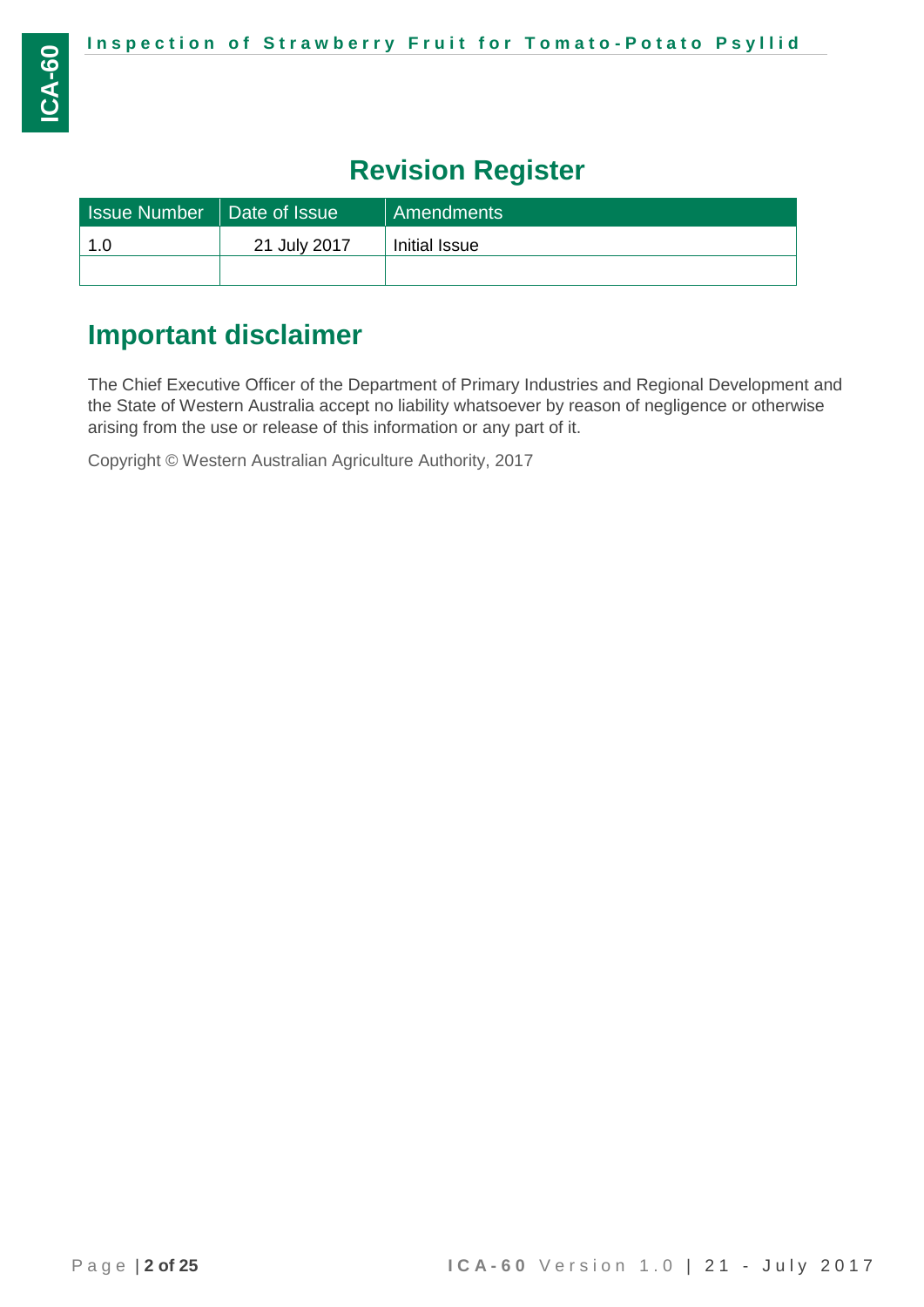## **Contents**

| 1. |       |    |                                                                                           |  |
|----|-------|----|-------------------------------------------------------------------------------------------|--|
| 2. |       |    |                                                                                           |  |
| 3. |       |    |                                                                                           |  |
| 4. |       |    |                                                                                           |  |
| 5. |       |    |                                                                                           |  |
| 6. |       |    |                                                                                           |  |
| 7. |       |    |                                                                                           |  |
|    | 7.1   |    |                                                                                           |  |
|    | 7.1.1 |    |                                                                                           |  |
|    | 7.1.2 |    |                                                                                           |  |
|    | 7.1.3 |    |                                                                                           |  |
|    | 7.2   |    |                                                                                           |  |
|    | 7.3   |    |                                                                                           |  |
|    | 7.3.1 |    |                                                                                           |  |
|    | 7.4   |    |                                                                                           |  |
|    | 7.4.1 |    |                                                                                           |  |
|    | 7.4.2 |    |                                                                                           |  |
|    | 7.4.3 |    |                                                                                           |  |
|    | 7.4.4 |    |                                                                                           |  |
|    | 7.4.5 |    |                                                                                           |  |
|    | 7.5   | 13 | Action Following Detection of Suspect Tomato potato psyllid in Inspected Strawberry fruit |  |
|    | 7.5.1 |    |                                                                                           |  |
|    | 7.5.2 |    | Detection of Suspect Tomato potato psyllid at In-line Inspection14                        |  |
|    | 7.5.3 |    |                                                                                           |  |
|    | 7.5.4 |    |                                                                                           |  |
|    | 7.5.5 |    |                                                                                           |  |
|    | 7.6   |    |                                                                                           |  |
|    | 7.6.1 |    |                                                                                           |  |
|    | 7.7   |    |                                                                                           |  |
|    | 7.7.1 |    |                                                                                           |  |
|    | 7.7.2 |    |                                                                                           |  |
|    | 7.7.3 |    |                                                                                           |  |
|    | 7.8   |    |                                                                                           |  |
|    | 7.9   |    |                                                                                           |  |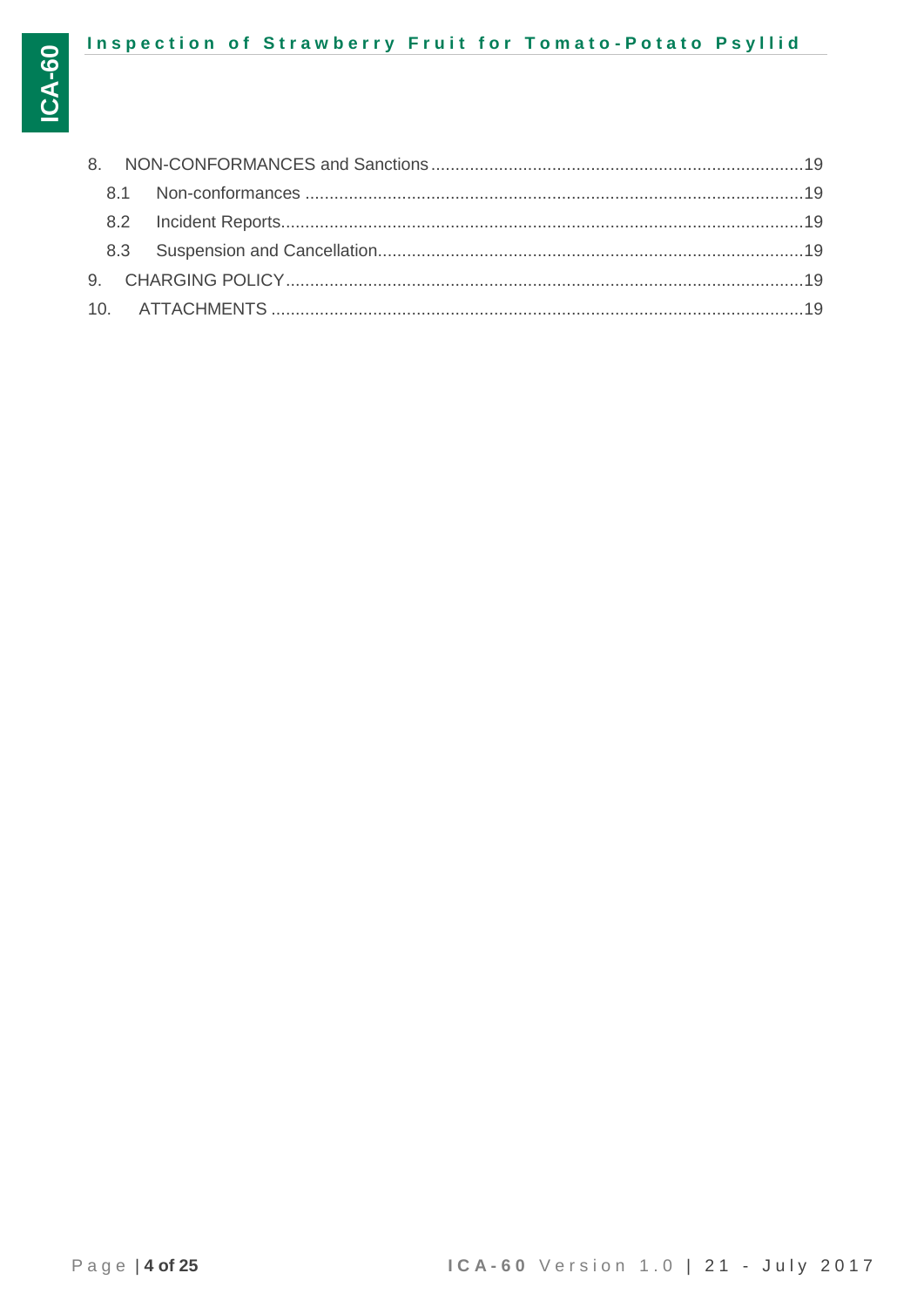## <span id="page-4-0"></span>1. PURPOSE

The purpose of this procedure is to describe -

- (a) the design features for inspection facilities, the standards required for inspection equipment and
- (b) the responsibilities and practices of personnel

that apply to the post-harvest inspection of and secure packaging of strawberry fruit for tomatopotato psyllid under an Interstate Certification Assurance (ICA) arrangement.

# <span id="page-4-1"></span>2. SCOPE

This procedure covers all certification of post-harvest inspection of strawberry fruit for tomato-potato psyllid from a Business operating under an ICA arrangement in Western Australia.

This procedure is applicable where the requirement specified in Section 6. Requirement is a specified condition of entry of an interstate quarantine authority for tomato potato psyllid.

Some intrastate or interstate markets may require additional quarantine certification for pests and diseases other than tomato potato psyllid as a condition of entry.

It is the responsibility of the Business consigning the strawberry fruit to ensure compliance with all applicable quarantine requirements.

# <span id="page-4-2"></span>3. REFERENCES

**WI-QA015** Guidelines for Completion of Plant Health Assurance Certificates

<span id="page-4-3"></span>**WI-ICA60-01** Inspection of Strawberries for tomato potato psyllid

# 4. DEFINITIONS

| <b>Accredit</b>        | means to accredit persons to issue a Plant Health Assurance<br>Certificates under Biosecurity and Agriculture Management<br>Act 2007. |
|------------------------|---------------------------------------------------------------------------------------------------------------------------------------|
| <b>Application for</b> | means an Application for Accreditation of a Business for an                                                                           |
| <b>Accreditation</b>   | Interstate Certification Assurance (ICA) Arrangement                                                                                  |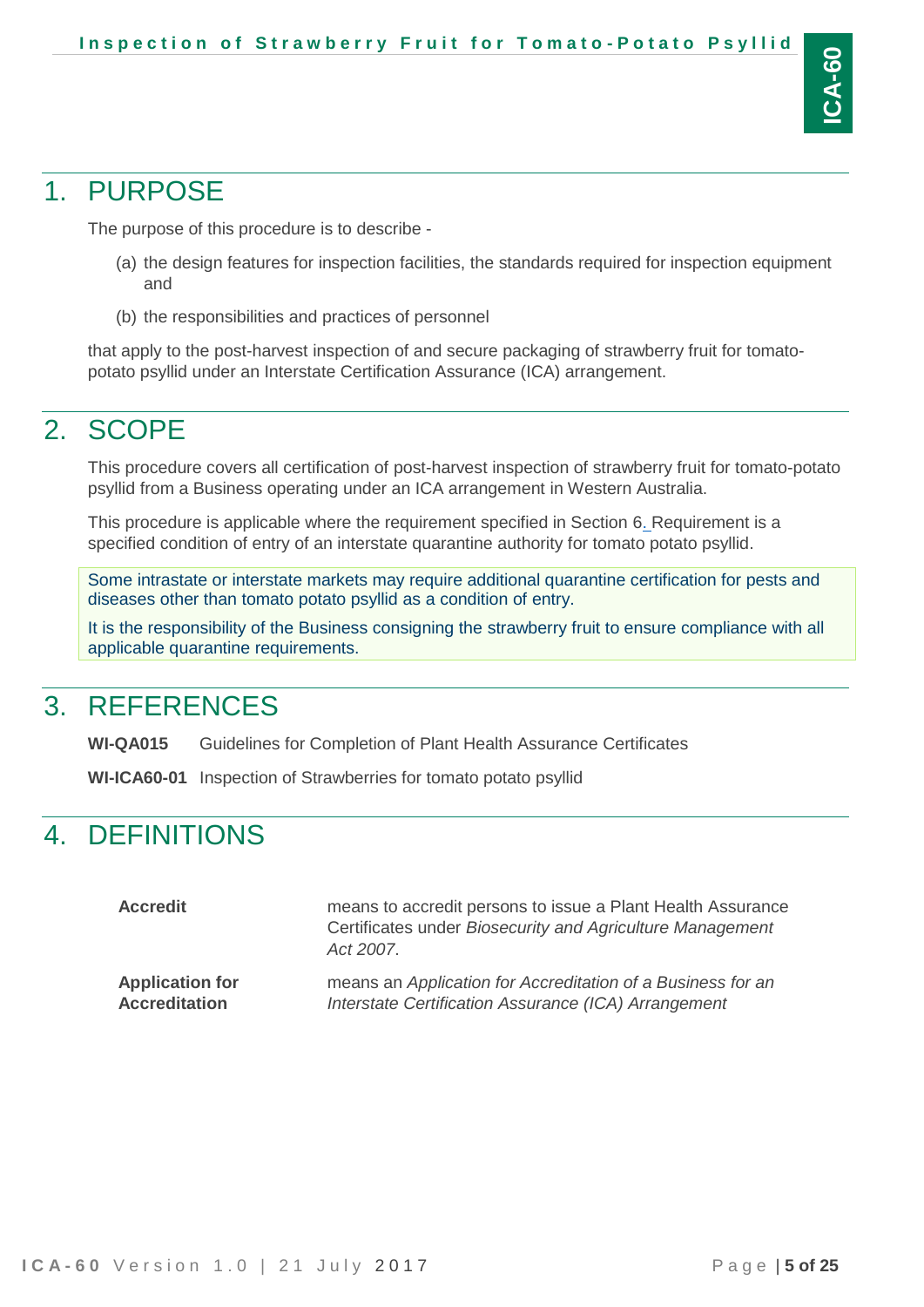| <b>Approved taxonomist /</b><br>entomologist  | means a person who is approved by DPIRD and is listed on<br>the DPIRD Plant Health Register of Approved Taxonomists<br>or an DPIRD Entomologist that meets the following criteria -                                                        |                                                                                                                                                                                                                                              |  |
|-----------------------------------------------|--------------------------------------------------------------------------------------------------------------------------------------------------------------------------------------------------------------------------------------------|----------------------------------------------------------------------------------------------------------------------------------------------------------------------------------------------------------------------------------------------|--|
|                                               | (a)                                                                                                                                                                                                                                        | A tertiary qualification in entomology,<br>agricultural science, applied science, or a field<br>relevant to insect taxonomy; and                                                                                                             |  |
|                                               | (b)                                                                                                                                                                                                                                        | Demonstrated experience in psyllids taxonomy                                                                                                                                                                                                 |  |
| approved training<br>course                   |                                                                                                                                                                                                                                            | means a training course in the detection and recognition of<br>tomato potato psyllid approved by DPIRD for the training and<br>assessment of an Authorised Inspection Person.                                                                |  |
| <b>Authorised Inspection</b><br><b>Person</b> | the Business.                                                                                                                                                                                                                              | means a person who has completed an approved training<br>course and who is authorised to conduct inspections on<br>behalf of the Business by having their name and signature<br>on a register of authorised inspection persons maintained by |  |
| <b>Authorised Signatory</b>                   | means a person whose name and specimen signature is<br>included as an Authorised Signatory on the Business's<br>application for accreditation.                                                                                             |                                                                                                                                                                                                                                              |  |
| <b>Business</b>                               | means the legal entity responsible for the operation of the<br>facility and ICA arrangement detailed in the Business'<br>Application for Accreditation.                                                                                    |                                                                                                                                                                                                                                              |  |
| <b>Certification Assurance</b>                | means a voluntary arrangement between DPIRD and a<br>Business that demonstrates effective in-house quality<br>management and provides assurance through documented<br>procedures and records that produce meets specified<br>requirements. |                                                                                                                                                                                                                                              |  |
| certified/certification                       | means covered by a valid Plant Health Assurance Certificate                                                                                                                                                                                |                                                                                                                                                                                                                                              |  |
| consignment                                   | single consignee.                                                                                                                                                                                                                          | means a quantity of packed strawberry fruit described or to<br>be described on one Plant Health Assurance Certificate by a                                                                                                                   |  |
|                                               |                                                                                                                                                                                                                                            | A consignment may contain a number of lots.                                                                                                                                                                                                  |  |
| <b>DPIRD</b>                                  | means the Department of Primary Industries and Regional<br>Development W.A.                                                                                                                                                                |                                                                                                                                                                                                                                              |  |
| end-point inspection                          | means the process by which a representative sample is<br>drawn and inspected from the finalised consignment prior to<br>certification.                                                                                                     |                                                                                                                                                                                                                                              |  |
| facility                                      |                                                                                                                                                                                                                                            | means the location where strawberry fruit are assembled,<br>inspected, securely stored, certified and dispatched.                                                                                                                            |  |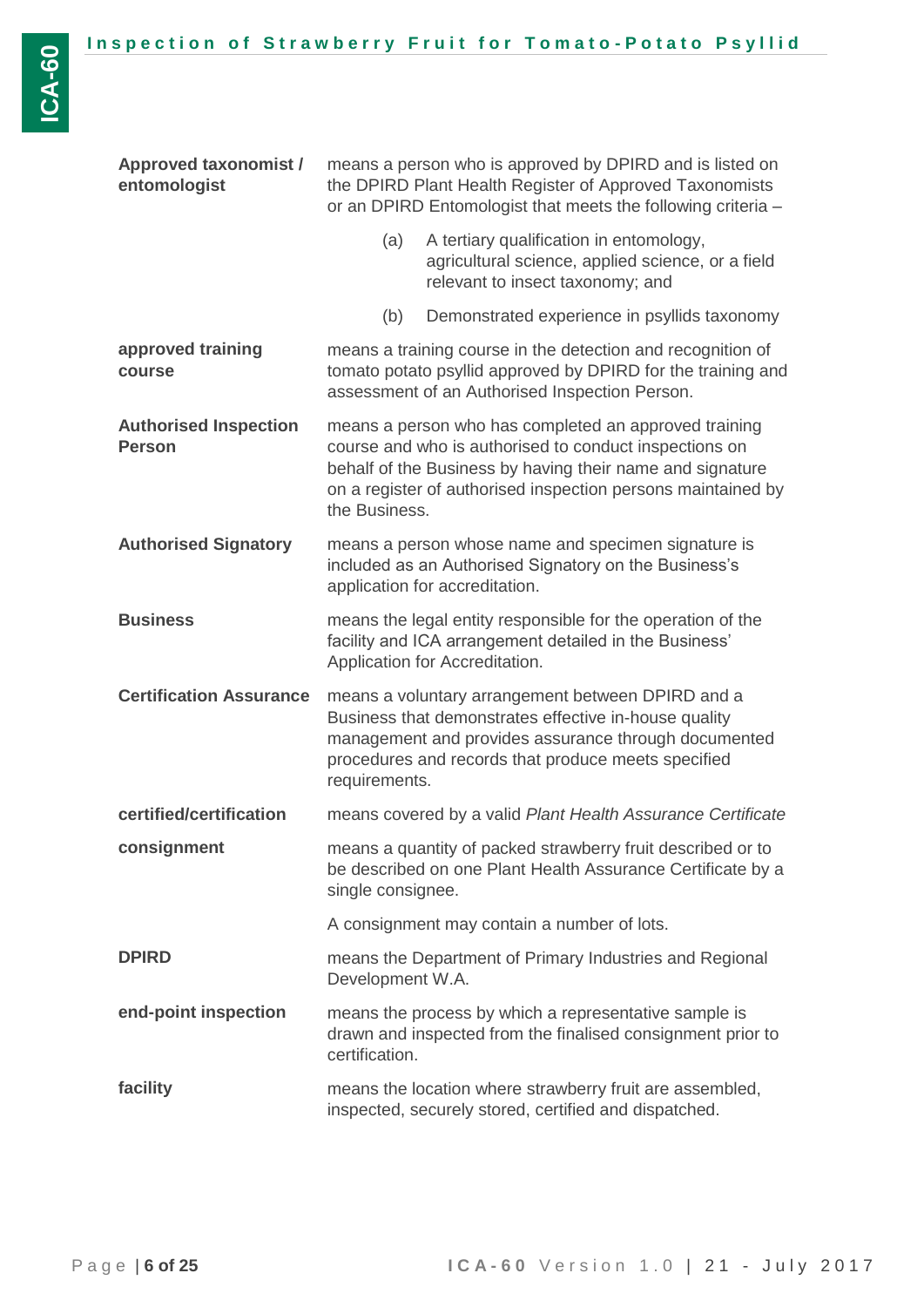| <b>ICA</b>                                          | means Interstate Certification Assurance being a system of<br>Certification Assurance developed to meet the requirements<br>of State and Territory governments for the certification of<br>produce for interstate and intrastate quarantine purposes. |  |
|-----------------------------------------------------|-------------------------------------------------------------------------------------------------------------------------------------------------------------------------------------------------------------------------------------------------------|--|
| in-line inspection                                  | means the process by which a representative sample of<br>packed product is drawn from a lot and inspected during the<br>processing and packing of the strawberry fruit.                                                                               |  |
| inspection                                          | means the act of inspecting strawberry fruit to determine if<br>the entry conditions or tomato potato psyllid freedom<br>requirements of the importing State or Territory have been<br>met.                                                           |  |
| lot                                                 | means a quantity of strawberry fruit assembled for inspection<br>at one place at one time. A lot could consist of strawberry<br>fruit from one or more growers/blocks/properties.                                                                     |  |
| non-conformance                                     | means a nonfulfillment of a specified requirement.                                                                                                                                                                                                    |  |
| package                                             | means the complete outer covering or container used to<br>transport and market the strawberry fruit.                                                                                                                                                  |  |
| packed product                                      | means strawberry fruit that has been packed into its final<br>package.                                                                                                                                                                                |  |
| <b>Plant Health Assurance</b><br><b>Certificate</b> | means a certificate issued by an Authorised Signatory under<br>an ICA arrangement stating that the plant or other thing<br>described on the certificate meets a specified treatment,<br>condition, pest or area freedom or other requirement.         |  |
| psyllids                                            | means adult stage of Psyllids spp                                                                                                                                                                                                                     |  |
| <b>Strawberry fruit /</b><br>produce                | means fresh fruit from the fragaria genus of plants                                                                                                                                                                                                   |  |
| <b>Tomato-potato psyllid</b><br>(TPP)               | means adult stage of Bactericera cockerelli.                                                                                                                                                                                                          |  |
| unit                                                | means a punnet of strawberry fruit or if unpacked a single<br>strawberry.                                                                                                                                                                             |  |

## <span id="page-6-0"></span>5. RESPONSIBILITY

*These position titles have been used to reflect the responsibilities of staff under the ICA arrangement. These positions may not be present in all Businesses, or different titles may be used for staff who carry out these responsibilities. In some Businesses one person may carry out the responsibilities of more than one position.*

The **Certification Controller** is responsible for -

- representing the Business during audits and other matters relevant to ICA accreditation;
- training staff in their duties and responsibilities under this Operational Procedure;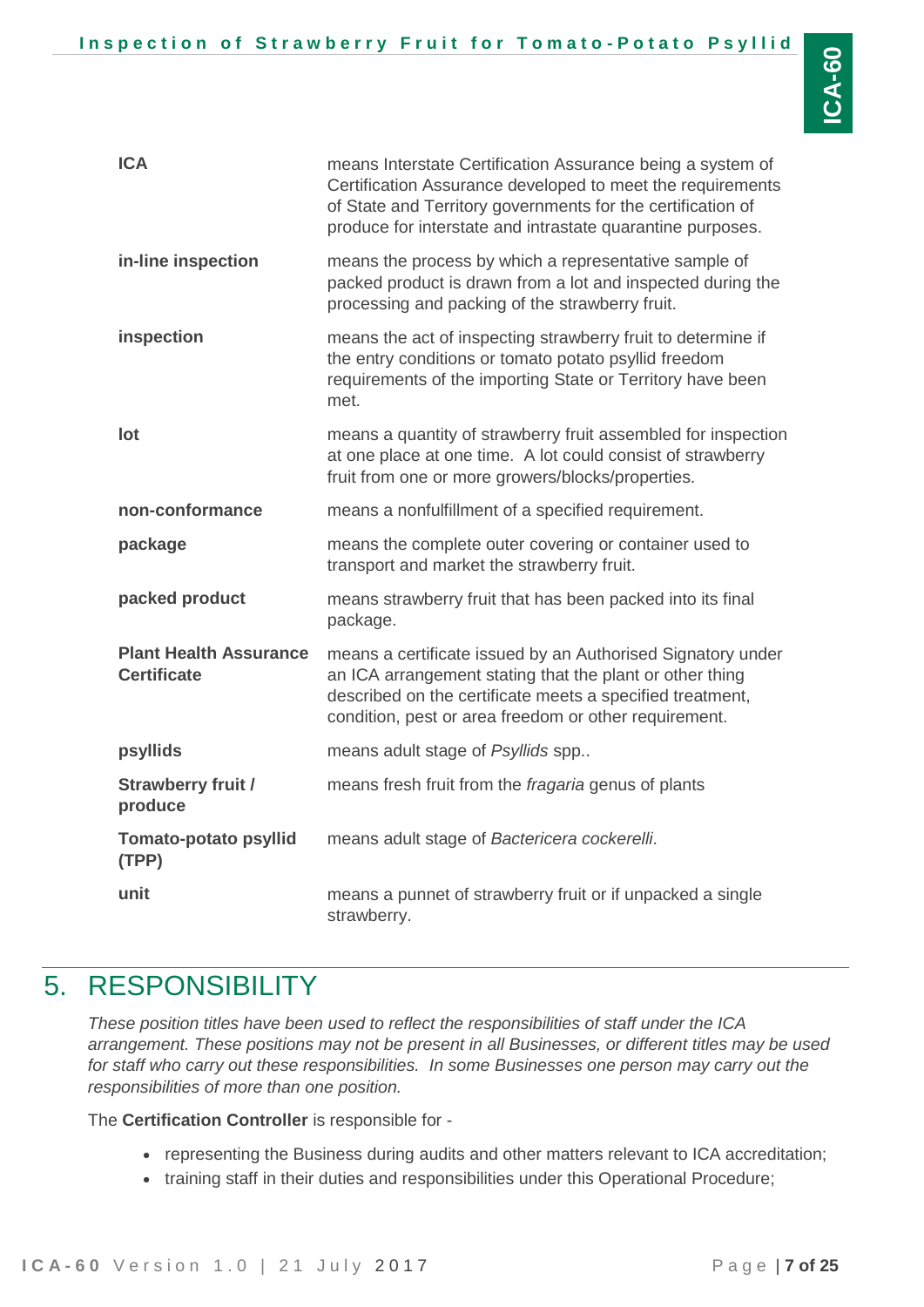- ensuring the Business and its staff comply with their responsibilities and duties under this Operational Procedure;
- maintaining Certificates of Attainment and a *Register of Authorised Inspection Persons*;
- maintaining the required inspection facilities and equipment;
- advising the Authorised Inspection Person of the rate and type of inspection to be undertaken for tomato potato psyllid for each consignment or lot;
- ensuring the Business rejects and segregates strawberry fruit in accordance with this Operational Procedure;
- forwarding samples of suspected tomato potato psyllid to an Approved Taxonomist/Entomologist for identification;
- reporting any detection of tomato potato psyllid to the ICA Centre Coordinator for the district within 24 hours of the detection.

#### The **Authorised Inspection Persons** are responsible for -

- maintaining inspection facilities and equipment;
- sampling and inspecting as per 6. Requirements for the presence of tomato potato psyllid prior to certification under this Operational Procedure;
- immediately advising the Certification Controller of any detection of tomato potato psyllid;
- identifying and segregating packages following detection of suspect tomato potato psyllid;
- maintaining tomato potato psyllid inspection records.

#### **The Authorised Dispatcher** is responsible for -

- ensuring all packages covered by a Plant Health Assurance Certificate issued by the Business under this Operational Procedure are identified;
- maintaining copies of all Plant Health Assurance Certificates issued by the Business under the ICA arrangement.

#### The **Authorised Signatories** are responsible for -

 ensuring, prior to signing and issuing a Plant Health Assurance Certificate, that strawberry fruit covered by the certificate has been prepared in accordance with the Business's ICA arrangement and that the details on the certificate are true and correct in every particular.

## <span id="page-7-0"></span>6. REQUIREMENT

Strawberry fruit certified under this Operational Procedure **must** meet the following requirements:

- 1. All strawberry fruit consignments have been
	- i. For NSW, **inspected at the rate of the greater of 2% or 600units** of the consignment and found free of tomato-potato psyllids; or
	- ii. For all other jurisdiction, **inspected at the rate of 2% or 600units** of the consignment and found free of tomato-potato psyllids;

#### **and**

- 2. All strawberry fruit are **securely packed** post inspection to prevent contamination with tomato-potato psyllid, which includes:
	- unvented packages; vented packages with the vents secured with mesh which has a maximum aperture of 1.6mm; or
	- wrapping or bagging in sealed plastic sleeves or bags; or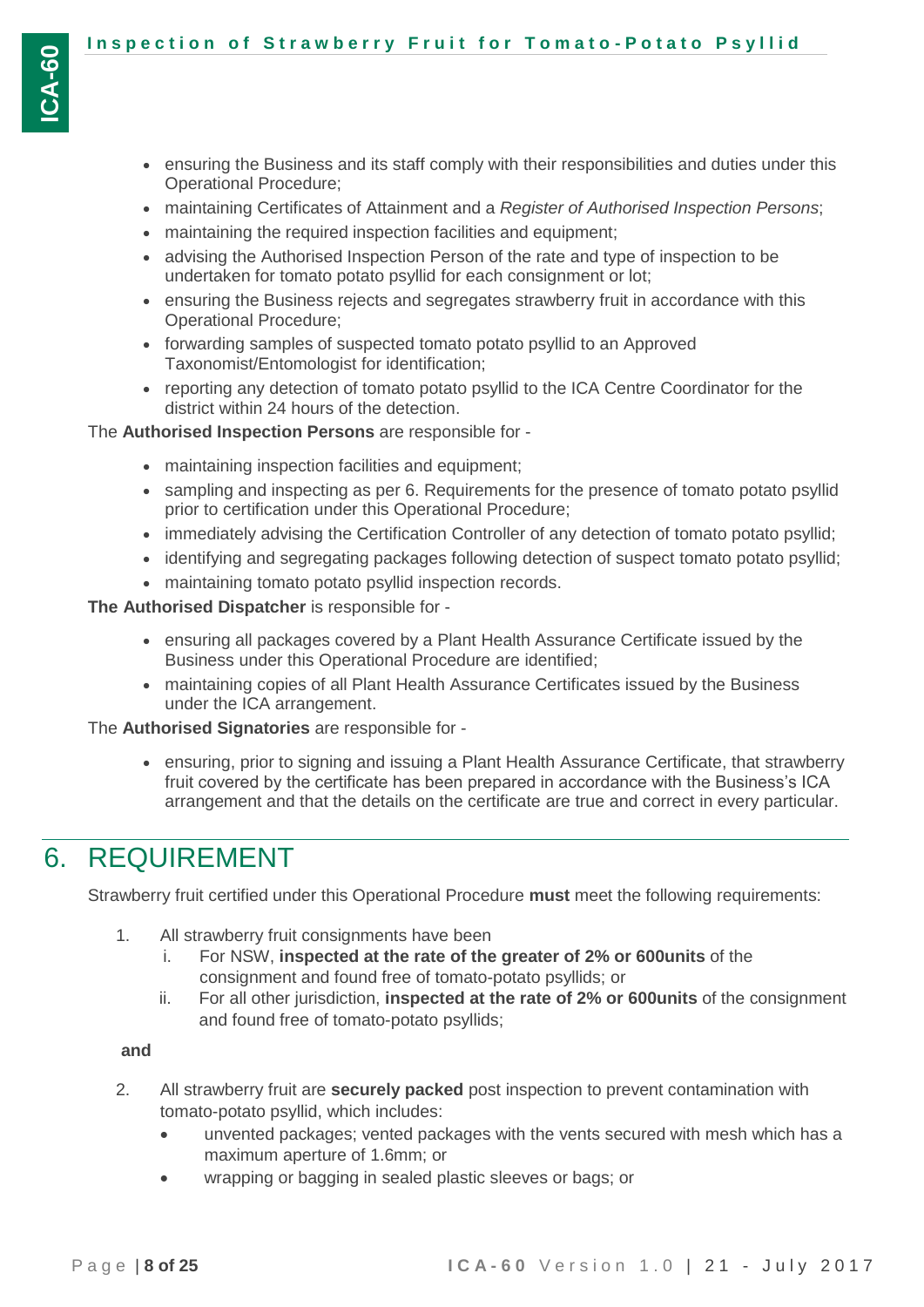- fully enclosed consignments under tarpaulins, hessian, shade cloth, or
- mesh or other covering which has a maximum aperture of 1.6mm; or
- consignment shrink-wrapped and sealed as a palletised unit; or
- fully enclosed or screened buildings, cold-rooms, vehicles (including tautliners in good condition); or
- other facilities free from gaps or other entry points greater than 1.6mm.

DPIRD and interstate quarantine authorities maintain the right to inspect certified strawberry fruit at any time and to refuse to accept a Plant health Assurance Certificate where strawberry fruit are found not to comply with specified requirements.

# <span id="page-8-0"></span>7. PROCEDURE

### <span id="page-8-1"></span>**7.1 Accreditation**

#### <span id="page-8-2"></span>**7.1.1 Application for Accreditation**

A Business seeking accreditation for an ICA arrangement under this Operational Procedure **must** make application for accreditation at least 10 working days prior to the intended date of commencement of certification under the ICA arrangement.

#### <span id="page-8-3"></span>**7.1.2 Audit Process**

#### *Initial Audit*

Prior to accrediting a Business, an initial audit of the Business is carried out to verify the ICA system is implemented and capable of operating in accordance with the requirements of the Operational Procedure, and the system is effective in ensuring compliance with the specified requirements of the ICA arrangement.

The Business **must** demonstrate the training and competency of nominated Authorised Inspection Persons (refer [7.2 Authorised Inspection Persons\)](#page-9-1) in the identification of tomato potato psyllid and their strawberry inspection technique.

On completion of a successful initial audit, applicants will be granted provisional accreditation and posted a Certificate of Accreditation (refer [7.1.3 Certificate of Accreditation\)](#page-9-0).

#### *Compliance Audits*

Compliance audits are conducted to verify that the ICA system continues to operate in accordance with the requirements of the Operational Procedure.

Compliance audits are, wherever practical, conducted when the ICA system is operating.

A compliance audit is conducted within four weeks of the commencement of certification under the ICA arrangement by the Business.

On completion of a successful compliance audit, annual accreditation is granted to cover the current season, up to a maximum of twelve months from the date of provisional accreditation, and a new Certificate of Accreditation issued (refer [7.1.3 Certificate of Accreditation\)](#page-9-0).

A compliance audit is conducted between six and nine months after the date of accreditation for an ICA arrangement that operates for more than six months of the year.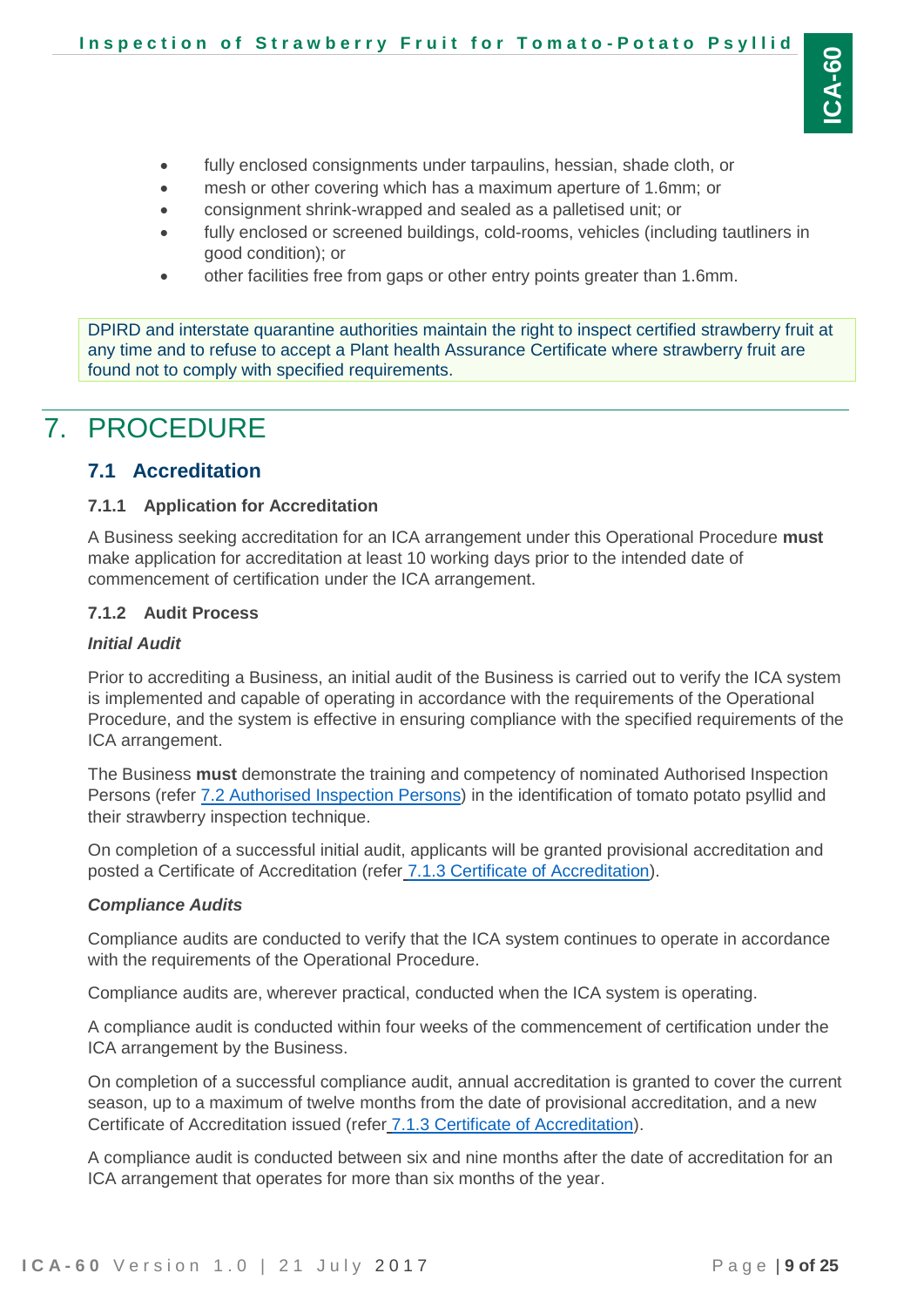The accredited Business **must** ensure the currency of competency of each nominated Authorised Inspection Persons. The currency of competency of each Authorised Inspection Person nominated by the accredited Business **must** be assessed by an ICA Auditor annually in conjunction with the compliance audit.

Random audits are conducted on a selected number of accredited Businesses each year. Random audits may take the form of a full compliance audit, or audits of limited scope to sample treatment mixtures, certified strawberry fruit, ICA system records or ICA system documentation.

Unscheduled compliance audits may be conducted at any time to investigate reported or suspected non-conformance.

#### *Re-Accreditation*

Accredited Businesses are required to re-apply for accreditation each year the Business seeks to operate under the ICA arrangement. Businesses seeking re-accreditation **must** lodge a renewal application prior to accreditation lapsing, or if accreditation has lapsed, prior to commencing further certification of strawberry fruit under the ICA arrangement.

A compliance audit is conducted within twelve weeks of the commencement of certification under the ICA arrangement by the Business each year.

A compliance audit is conducted between six and nine months after the date of re-accreditation for an ICA arrangement that operates for more than six months of the year.

### <span id="page-9-0"></span>**7.1.3 Certificate of Accreditation**

An accredited Business will receive a *Certificate of Accreditation for an Interstate Certification Assurance Arrangement* detailing the scope of the arrangement including –

- the facility location;
- the Operational Procedure covered;
- the type of produce covered;
- other restrictions on the accreditation; and
- the period of accreditation.

The Business **must** maintain a current Certificate of Accreditation and make this available on request by an Inspector.

A Business may not commence or continue certification of strawberry fruit under the ICA arrangement unless it is in possession of a valid and current Certificate of Accreditation for the facility, procedure and produce type covered by the Plant Health Assurance Certificate.

### <span id="page-9-1"></span>**7.2 Authorised Inspection Persons**

The Certification Controller must ensure that the business has at least one Authorised Inspection Person whilst accredited under this operational procedure

The Certification Controller **must** maintain an individual Certificate of Attainment for each Authorised Inspection Person within the Business.

The names, date of training and specimen signatures of each Authorised Inspection Person **must** be included on a *Register of Authorised Inspection Persons* maintained by the Business (refer Attachment 2). .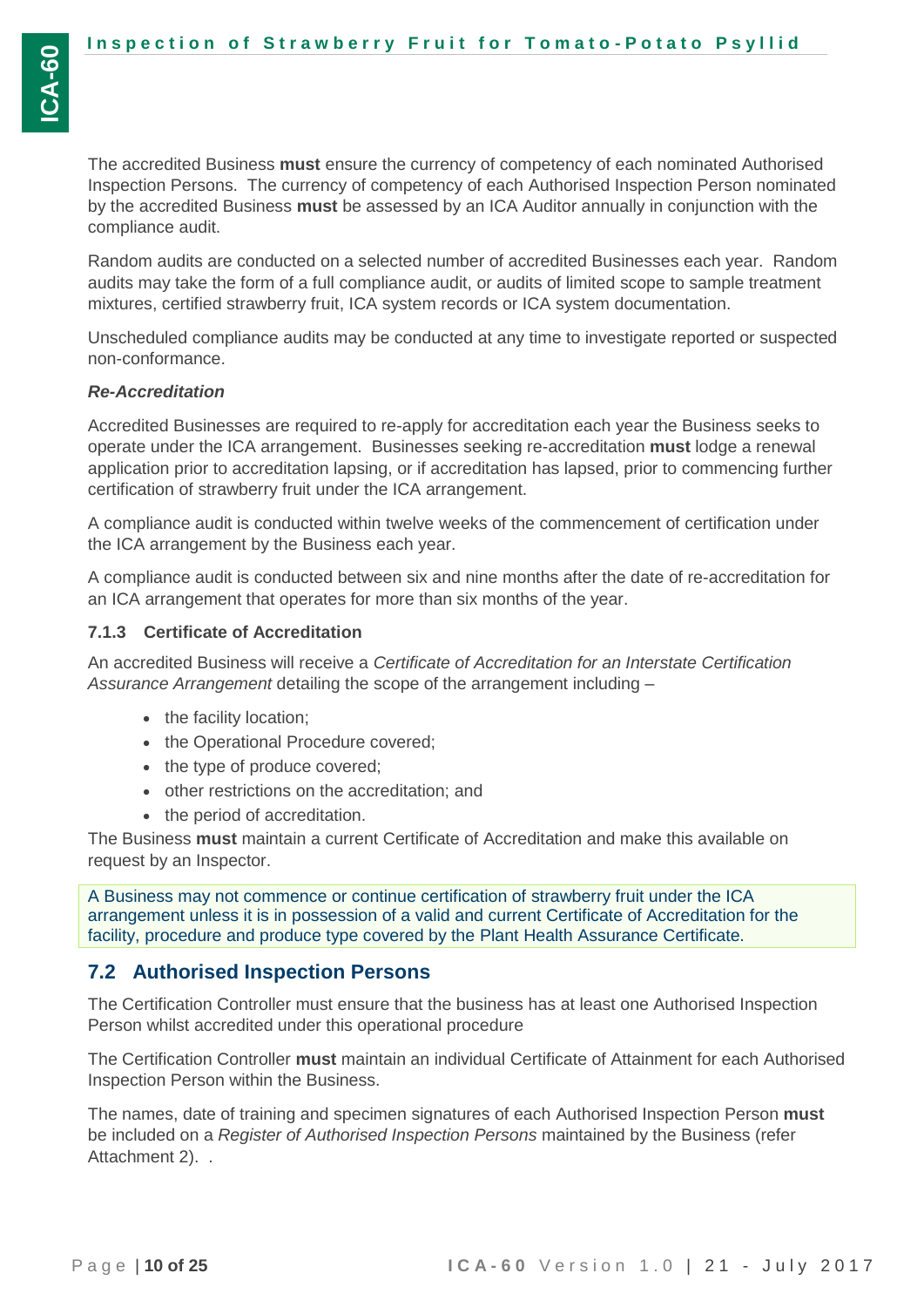### <span id="page-10-0"></span>**7.3 Inspection Facilities and Equipment**

The Business **must** maintain the following inspection facilities and equipment: –

- an inspection bench or table in an area protected from adverse weather conditions, which is constructed of stable, rigid and durable material i.e. steel, timber or plastic. The bench or table must be of a reasonable size and height and be painted in a light colour or covered in a durable light coloured material. The bench or table must also be placed in a well-lit and ventilated area on a flat sealed and durable surface i.e. concrete;
- a hand lens, microscope or other device that provides at least X10 magnification for the observation of suspected psyllids;
- a white coloured tray i.e. plastic photograph tray or other surface for dislodging suspect psyllids into for inspection;
- reference illustrations and photographs for identification of tomato-potato psyllid and other common psyllids;
- a fine paint brush for collecting samples of suspected psyllids;
- sealable plastic bags for collecting specimens of contaminated strawberry fruit;
- sealable specimen bottles for placing samples of suspect psyllids;
- sticky labels for identification of specimen bags and bottles;
- preservative material;
- a pocket knife or similar item to further investigate strawberry fruit for the presence of psyllids.

The Authorised Inspection Person **must** carry out regular checks of the inspection facilities and equipment to ensure it continues to operate effectively and remains free from damage or excessive wear.

#### <span id="page-10-1"></span>**7.3.1 In-Process Identification and Traceability**

Where the Business receives, grades and packs inspected and un-inspected strawberry fruit, sorting systems must be in place for identifying the inspection status of inspected and un-inspected strawberry fruit. Identification must be maintained from receipt, through grading and packing and as final packed product.

The Business **must** maintain an area within the facility for strawberry fruit which have been inspected and found free of tomato potato psyllid. The Business **must** also identify an area within the facility for segregating strawberry fruit on which tomato-potato psyllid has been detected or suspected. .

Strawberry fruit suspected of having tomato-potato psyllid and that are awaiting sample results **must** be segregated and secured to prevent contamination of other tomato-potato psyllid strawberry fruit until the sample result has been returned to the Business.

Examples of acceptable methods of identifying the status of strawberry fruit include -

- (a) locating tomato potato psyllid strawberry fruit (including strawberry fruit that are awaiting sample results or has failed inspection) in a clearly identified and separate area to strawberry fruit that have passed inspection; or
- (b) marking each package of inspected and 'passed' strawberry fruit in a manner that clearly identifies the strawberry fruit as conforming to the requirements specified under this Operational Procedure.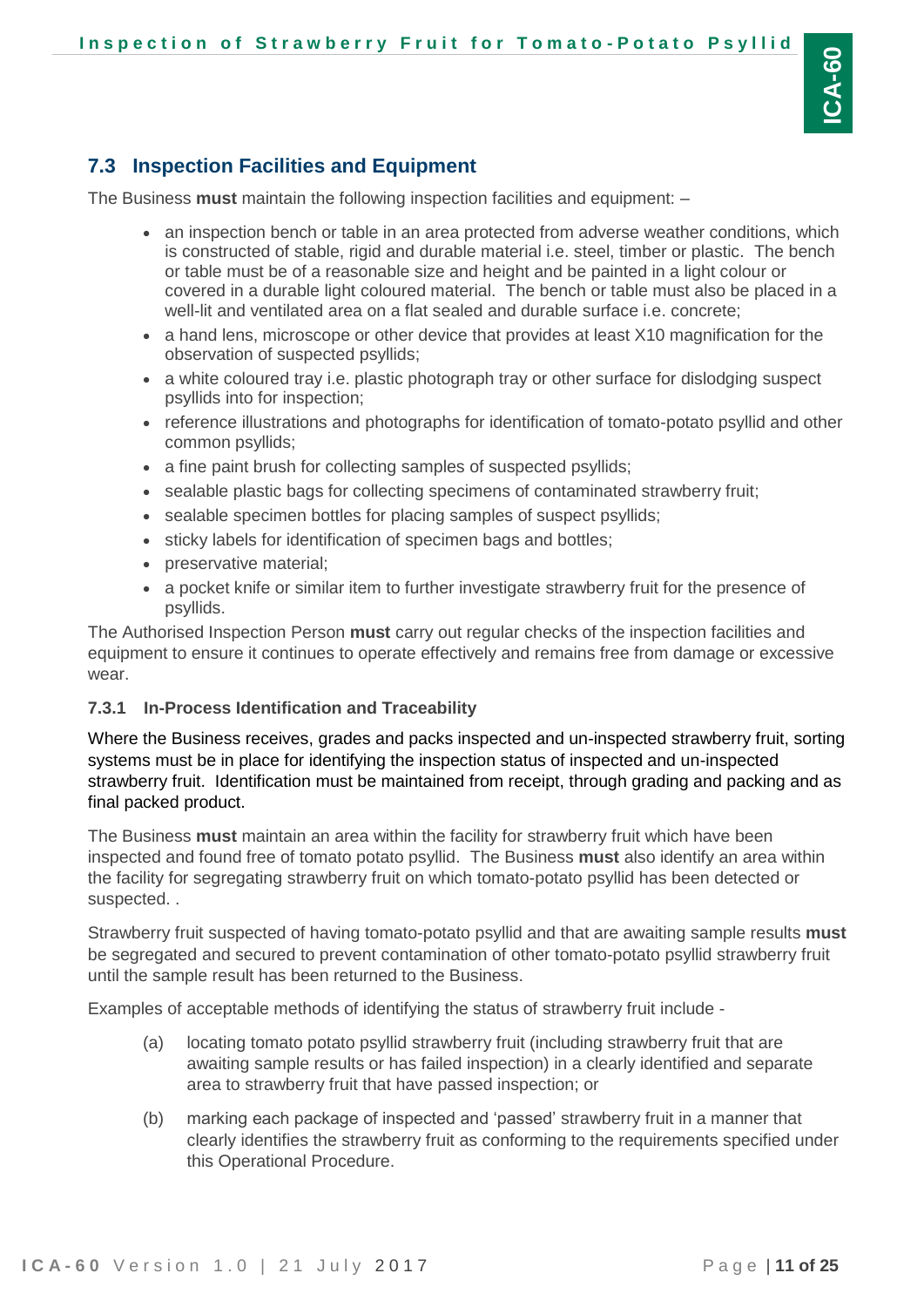### <span id="page-11-0"></span>**7.4 Inspection Procedure**

All inspections **must** be carried out by an Authorised Inspection Person **must** in accordance with ICA Work Instruction *Inspection of Strawberry fruit for Tomato-Potato Psyllid* [WI-ICA60-01].

#### <span id="page-11-1"></span>**7.4.1 Pre-inspection**

Prior to the commencement of an inspection, the Authorised Inspection Person **must** ascertain from the Certification Controller the type and rate of inspection and partially complete the Tomato potato psyllid Inspection Record to capture the following details:

- produce type;
- date of inspection;
- place of inspection;
- type of inspection (end point or in line);
- rate of inspection (sampling rate);
- name of Authorised Inspection Person;
- $\bullet$  for end point inspection the total number of packages in the consignment;
- for in-line inspections the time the initial sample was taken; and
- any unique details on the packages within the consignment which identifies the consignment i.e. name and address of grower and or packer.

Inspection records **must** be in the form of a *Packed Product Inspection Record* (refer Attachment 3) or records which capture the same information.

The Authorised Inspection Person **must** ensure strawberry fruit are inspected as close as practicable and not more than 48 hours prior to the time of dispatch from the facility. Each Strawberry **must** be inspected individually after packing as packed product.

The Authorised Inspection Person **must** ensure that the units taken for inspection are a representative sample of the whole consignment or lot. Additionally, the Authorised Inspection Person **must** consider additional factors when selecting a sample from a mixed consignment or lot (refer ICA Work Instruction *Inspection of Strawberry fruit for Tomato potato psyllid* [WI-ICA60-01]).

All strawberry fruit in a consignment **must** be sampled in accordance with Section [7.4.2](#page-11-2) or Section [7.4.3.](#page-11-3)

### <span id="page-11-2"></span>**7.4.2 Sampling for End-point Inspection**

Prior to selecting a sample for an end-point inspection, the Authorised Inspection Person will ensure that the entire consignment or lot is available for inspection. Each consignment to be certified **must** be sampled at the rate specified in [6](#page-7-0) [REQUIREMENT](#page-7-0)

Packages **must** be selected at random from within the consignment.

#### <span id="page-11-3"></span>**7.4.3 Sampling for In-Line Inspection**

In-line inspections can only be performed at facilities where the strawberry fruit are being packed. For in-line inspections, the Authorised Inspection Person **must** be able to identify when the packed product was packed to adequately determine what product has been packed since the last inspection.

Examples of acceptable methods of identifying when product was packed include -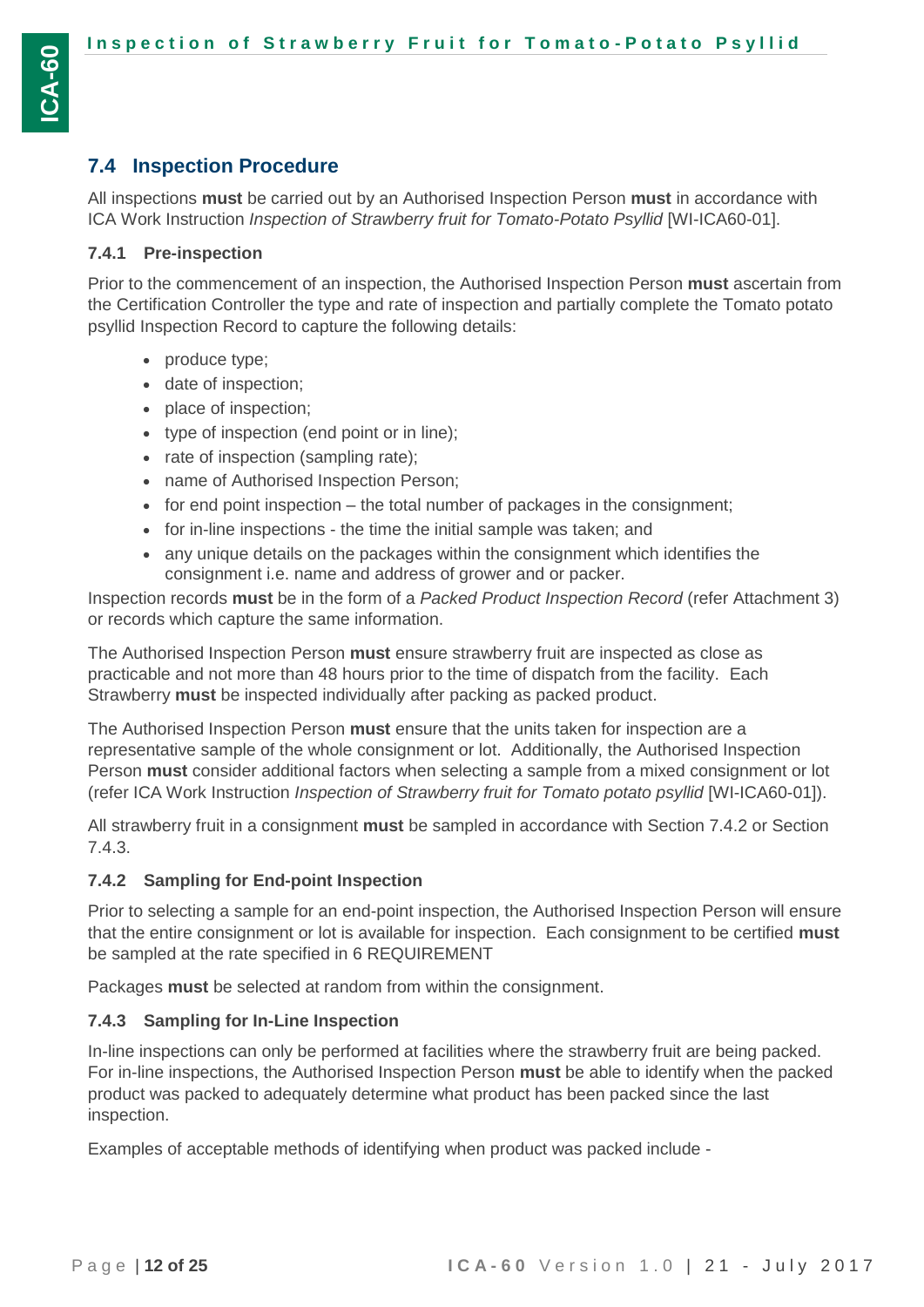- (a) locating packed product in clearly identified and separate areas that represent the inspection interval; or
- (b) marking each package or pallet of product in a manner that clearly identifies when the product was packed.

The in-line inspection **must** involve selection of a sample of packed product from a lot, packed on the one day for certification under this protocol. Packed strawberry fruit **must** be sampled at the rate specified in Section [6](#page-7-0) [REQUIREMENT](#page-7-0) and be selected at random from the final packed product as it leaves the packing line in the packing shed for consolidation.

### <span id="page-12-0"></span>**7.4.4 Finalising Inspection Record**

Following the inspection, the Authorised Inspection Person **must** record the following details on the Packed Product Inspection Record (refer Attachment 3) or records which capture the same information:

- The Interstate Produce (IP) Number of the business that operates the approved facility in which the product was packed;
- The date of inspection of the sample packages;
- the sample package sequential number (PPS No.)
- the inspection results for the sample package;
- details of defects or problems detected during inspection;
- the number of any withdrawn or rejected packages;
- the inspection results and follow-up action by the Certification Controller following withdrawal;
- the Packed Product Controller's name and signature.

#### <span id="page-12-1"></span>**7.4.5 Identification of Sample Packages (PPS Number)**

Sample packages shall be sequentially numbered during packing.

The Authorised Inspection Person shall identify each sample package by placing a stamp or sticker with the lettering PPS Number (Packed Product Sample Number) on the exposed end of the package and mark on or below the identifier the sequential sample number the date and their initials prior to returning it to the pallet.

The sample packages examined by the Authorised Inspection Person shall be stacked on the pallet with the PPS Number visible on the outside of each pallet packed for under this protocol.

### <span id="page-12-2"></span>**7.5 Action Following Detection of Suspect Tomato potato psyllid in Inspected Strawberry fruit**

#### <span id="page-12-3"></span>**7.5.1 Detection of Suspect Tomato potato psyllid at End Point Inspection**

The Authorised Inspection Person **must** immediately advise the Certification Controller of any detection of suspect psyllids identified during the tomato potato psyllid inspection. The Certification Controller **must** then reject and segregate all strawberry fruit in the consignment that has been presented for inspection.

The Authorised Inspection Person **must** record the detection of suspect tomato potato psyllid on the tomato potato psyllid Inspection Record (refer Attachment 4) or records which capture the same information.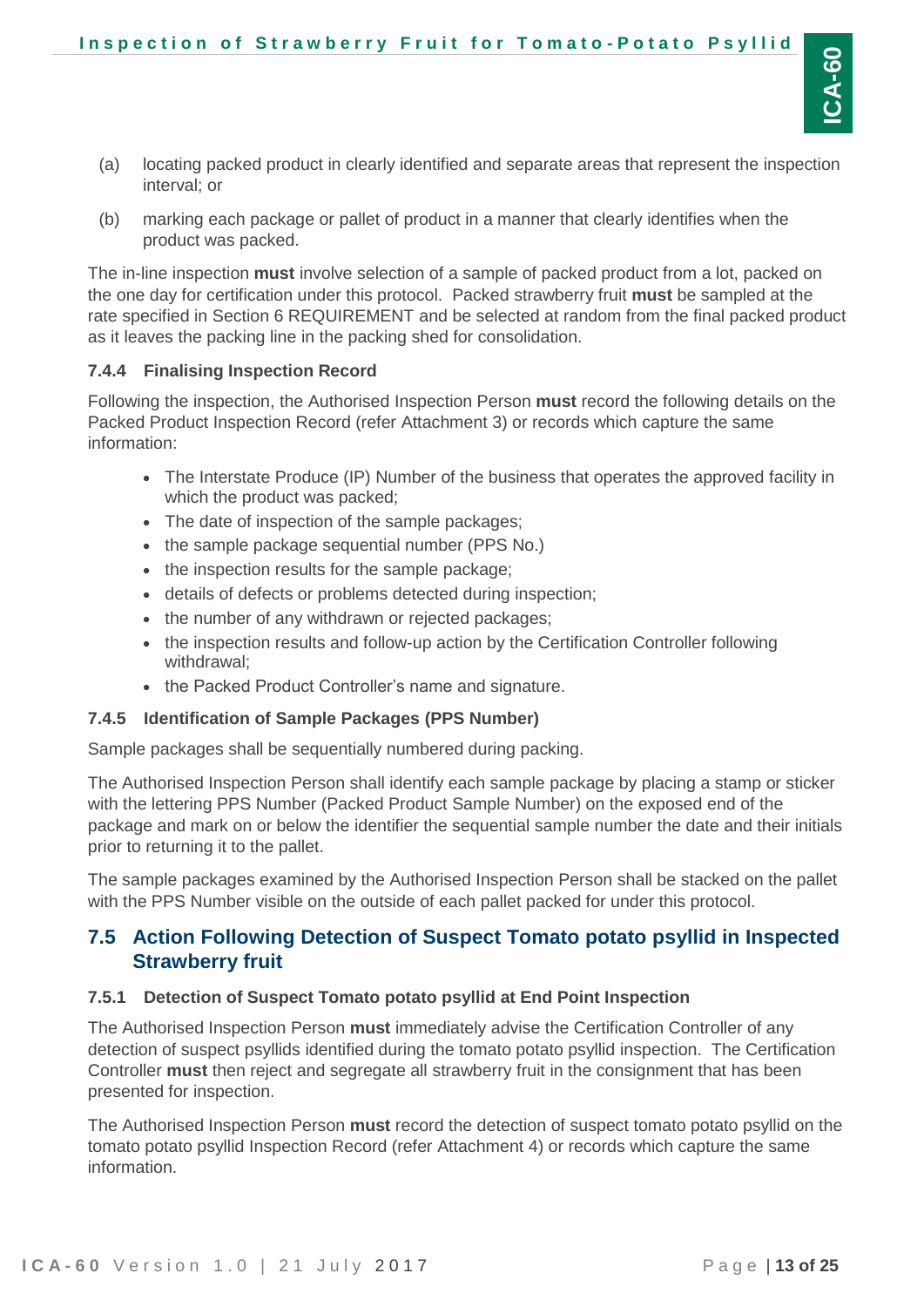Strawberry fruit that are rejected and segregated from certification is to be either:

- Held in an identified area until sample analysis of the suspect tomato potato psyllid is conducted and results provided; or
- Consigned to a market that does not require certification of freedom from tomato potato psyllid; or
- Treated in accordance with an alternative quarantine entry requirement for the control of tomato potato psyllid (i.e. fumigation).

If the suspect tomato potato psyllid sample is returned confirming the sample is not tomato potato psyllid, all rejected product that is segregated may be reconsidered for certification under this Operational Procedure provided all requirements have been met.

If tomato potato psyllid is confirmed by diagnosis of the sample, all strawberry fruit in the consignment **must** be rejected for certification under the Operational Procedure.

As soon as practical and not more than twenty-four (24) working hours from the time of the receipt of the positive sample result, the result **must** be reported to the DPIRD so an investigation may be carried out to determine the cause and rectify any problems

The DPIRD - Quality Assurance Coordinator can be contacted via:

- Email ga@agric.wa.gov.au
- Phone  $9334 1800$
- Facsimile 9334 1880

### <span id="page-13-0"></span>**7.5.2 Detection of Suspect Tomato potato psyllid at In-line Inspection**

The Authorised Inspection Person **must** immediately advise the Certification Controller of any detection of suspect psyllids identified during the tomato potato psyllid inspection.

### *2 % In-line Inspection*

If suspect tomato-potato psyllid are detected during a 2% in-line inspection the Certification Controller must reject and segregate all packed strawberry fruit that has been consolidated since the last inspection interval.

Strawberry fruit that has been consolidated and found free of suspect tomato-potato psyllid prior to the last inspection interval may be considered for certification provided all requirements of the Operational Procedure have been met.

Packed product that is rejected for certification is to be either:

- Held in an identified area until sample analysis of the suspect tomato-potato psyllid is conducted and results provided; or
- Consigned to a market that does not require certification of freedom from tomato-potato psyllid or
- Treated in accordance with an alternative quarantine entry requirement for the control of tomato-potato psyllid.

The Authorised Inspection Person must record the detection of suspect tomato-potato psyllid on the Tomato-potato psyllid Inspection Record (refer Attachment 4) or records which capture the same information.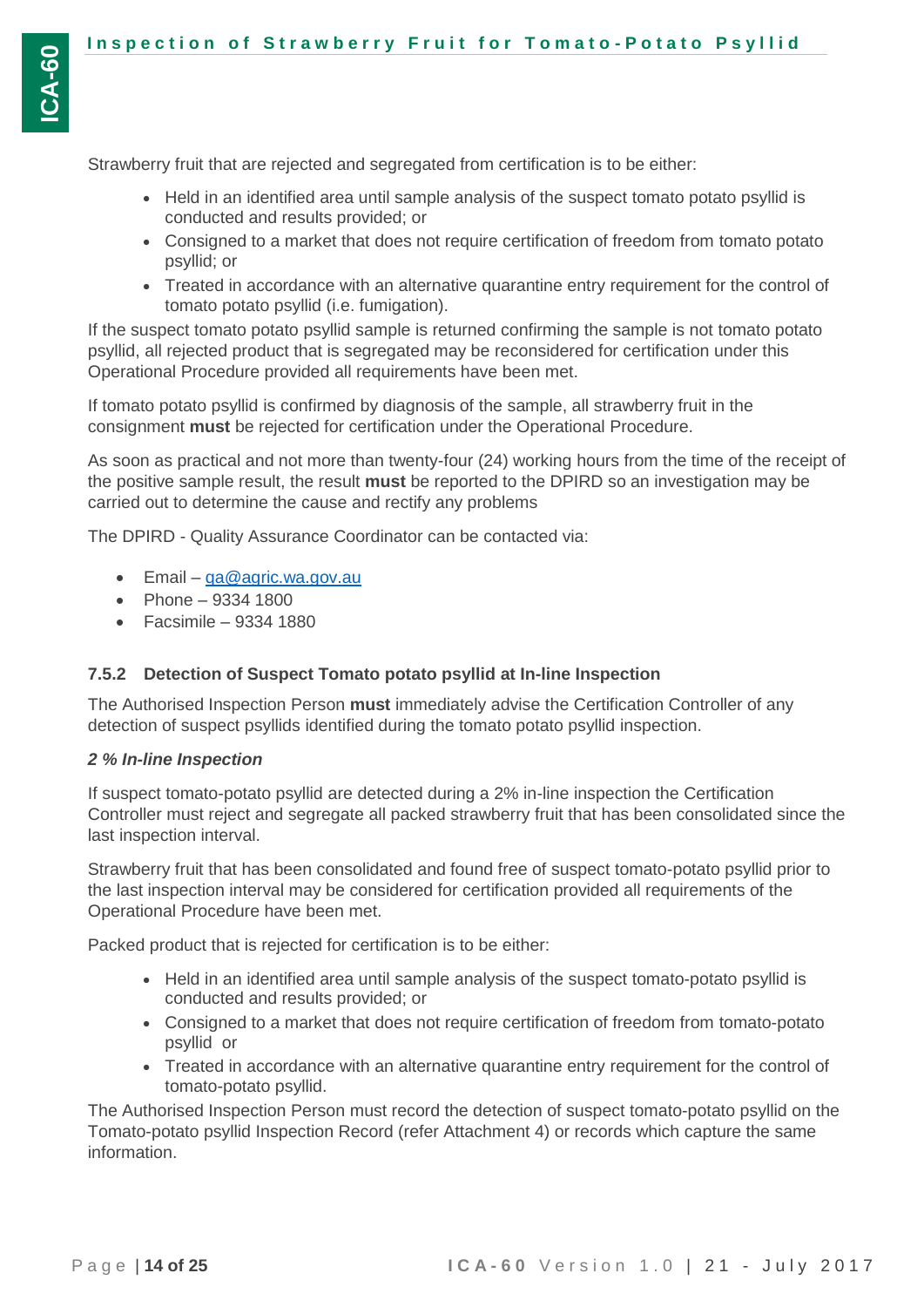#### **600 unit In-line Inspection**

If suspect tomato potato psyllid are detected during a 600 unit in-line inspection the Certification Controller **must** reject the entire lot represented by the sample including all packed product that has been consolidated from that lot and uninspected product still on the packing line.

Packed product that is rejected for certification is to be either:

- Held in an identified area until sample analysis of the suspect tomato potato psyllid is conducted and results provided; or
- Consigned to a market that does not require certification of freedom from tomato potato psyllid; or
- Treated in accordance with an alternative quarantine entry requirement for the control of tomato potato psyllid.

If suspect tomato potato psyllid are detected during a 600 unit in-line inspection the Certification Controller **must** reject and segregate all product that has been consolidated in the defined inspection area.

The Authorised Inspection Person **must** record the detection of suspect tomato potato psyllid on the Tomato potato psyllid Inspection Record (refer Attachment 4) or records which capture the same information.

#### <span id="page-14-0"></span>**7.5.3 Identification of Suspect Tomato potato psyllid**

Samples of suspect psyllids **must** be submitted to an approved taxonomist/entomologist.

If the suspect psyllids is subsequently confirmed not to be tomato potato psyllid, all segregated and rejected product in the lot may be reconsidered for certification provided all requirements of this Operational Procedure have been met.

If tomato potato psyllid is confirmed, all strawberry fruit consolidated since the last in line inspection interval **must** be rejected for certification under the Operational Procedure.

As soon as practical and not more than twenty-four (24) working hours from the time of the receipt of the positive sample result, the result **must** be reported to the DPIRD so an investigation may be carried out to determine the cause and rectify any problems.

The DPIRD - Quality Assurance Coordinator can be contacted via:

- Email [qa@agric.wa.gov.au](mailto:qa@agric.wa.gov.au)
- Phone  $9334 1800$
- $\epsilon$  Facsimile 9334 1880

Psyllids are very small and difficult to distinguish between species. Psyllids require specialist identification and therefore any suspect psyllids **must** be submitted to an Approved Taxonomist/Entomologist for identification prior to certification.

#### <span id="page-14-1"></span>**7.5.4 Handling Suspect Tomato potato psyllid Specimens**

Suspect tomato potato psyllid samples **must** be handled, stored and dispatched in accordance with: -

 Work Instruction for the Inspection of Strawberry fruit for Tomato potato psyllid [WI-ICA60- 01]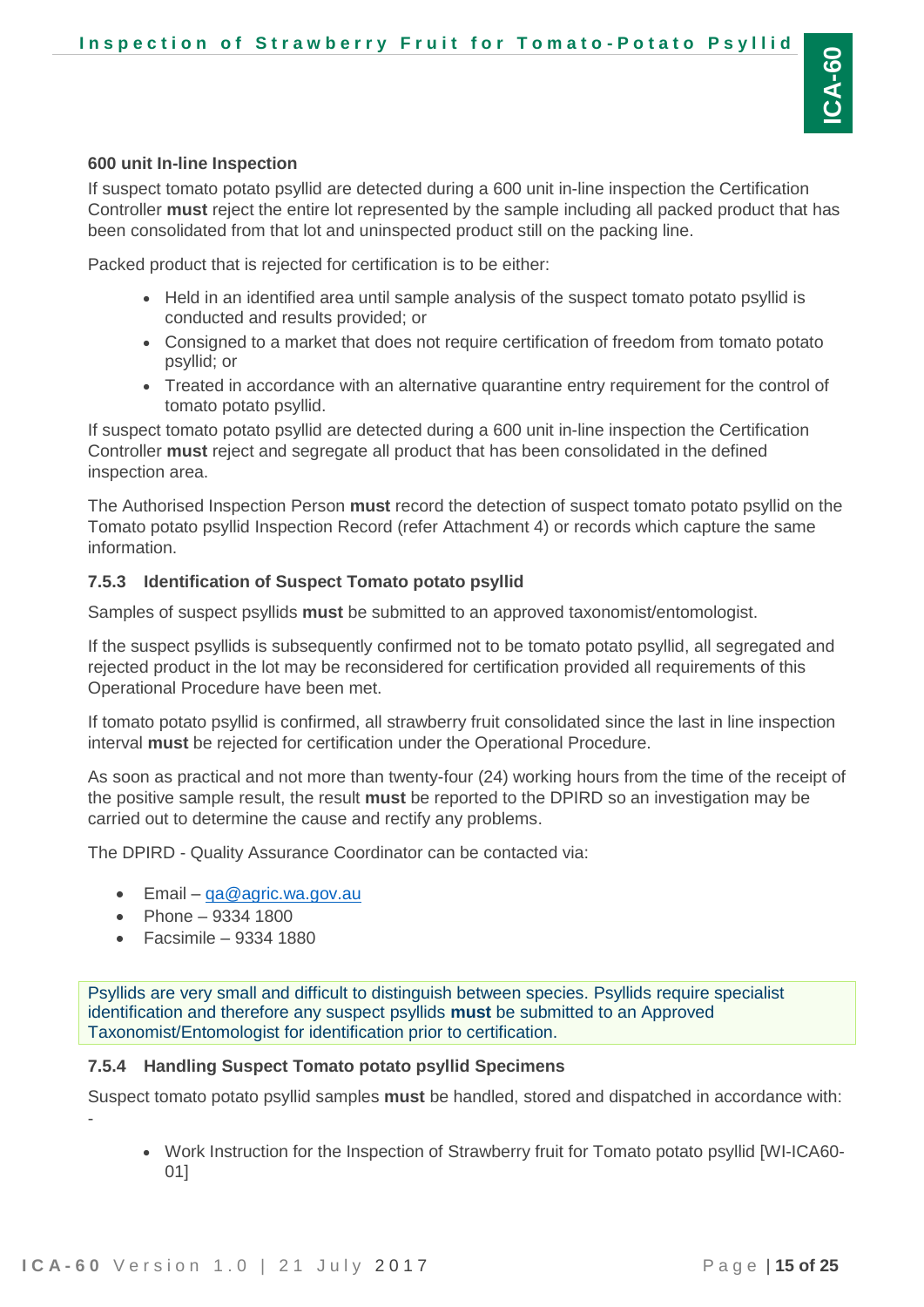The Authorised Inspection Person **must** record the following details on the Sample Submission Form (refer Attachment 4):

- the name of the Authorised Inspection Person taking the sample;
- the Interstate Produce (IP No.) number of the accredited Business inspecting the strawberry fruit;
- the name and address of the grower and packer or Interstate Produce (IP No.) number of the source property;
- the type of produce and quantity of produce from which the sample was taken;
- the date the sample was taken;
- the date the sample was submitted to an Approved Taxonomist/Entomologist;
- the contact telephone number and e-mail and fax contact of the Authorised Inspection Person; and
- the type of sample, diagnosis request and sample details.

The Authorised Inspection Person **must** seal the specimen bottle into a sealable plastic bag with the sample submission form, then forward, the sample by secured means to an Approved Taxonomist/Entomologist within 24 hours of taking the sample.

Where a suspect tomato potato psyllid is captured and contained on strawberry fruit, the strawberry fruit or part of the strawberry with the suspect pest **must** be wrapped in damp paper towel and placed into a plastic bag without a preservative material.

Where suspect psyllids is subsequently confirmed to be tomato potato psyllid by an Approved Taxonomist/Entomologist, the Certification Controller of the accredited Business **must** obtain written notification of the sample result from the Approved Taxonomist/Entomologist. The Approved Taxonomist/Entomologist **must** complete the Diagnosis Details Section of the Sample Submission Form and return it to the Certification Controller of the accredited Business.

Where suspect psyllids cannot be positively identified by an Approved Taxonomist/Entomologist, the strawberry fruit will be rejected for certification under the Operational Procedure.

### <span id="page-15-0"></span>**7.5.5 Confirmation of Tomato Potato Psyllid**

Where suspected psyllid is confirmed to be tomato-potato psyllid, the Certification Controller must ensure that all strawberry fruit in the consignment/lot are rejected for certification under the Operational Procedure.

Details of the rejected product must also be included on the Packed Product Inspection Record  $(7.4.4)$ .

### <span id="page-15-1"></span>**7.6 Storage and Identification Procedure**

Each final packed package must conform to the marking requirements described in section [7.7.1.](#page-16-1)

All strawberry fruit that is rejected following identification of tomato-potato psyllid or suspected tomato-potato psyllid must not be marked as described in section [7.7.1.](#page-16-1)

#### <span id="page-15-2"></span>**7.6.1 Handling, Storage and Transport under Secure Conditions**

The accredited business must handle, store and transport strawberry fruit so as to ensure the strawberry fruit does not become re-contaminated with TPP.

Secure conditions include: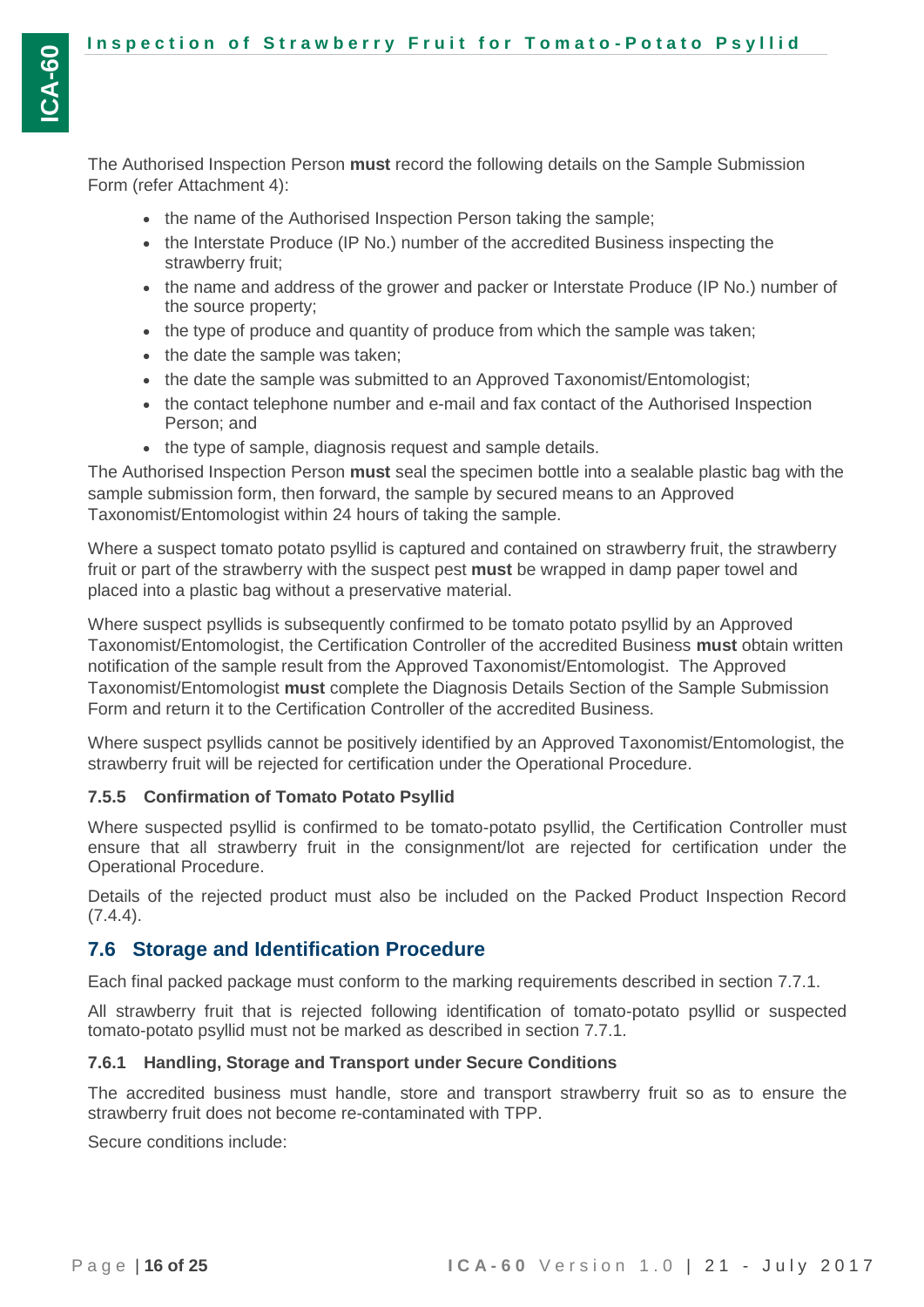- unvented packages; vented packages with the vents secured with mesh which has a maximum aperture of 1.6mm;
- wrapping or bagging in sealed plastic sleeves or bags; or
- fully enclosed consignments under tarpaulins, hessian, shade cloth, mesh or other covering which has a maximum aperture of 1.6mm;
- consignment shrink-wrapped and sealed as a palletised unit;
- fully enclosed or screened buildings, cold-rooms, vehicles (including tautliners in good condition)
- other facilities free from gaps or other entry points greater than 1.6mm.

### <span id="page-16-0"></span>**7.7 Dispatch**

#### <span id="page-16-1"></span>**7.7.1 Package Identification**

The Authorised Dispatcher **must** ensure that, after packing, each package is marked in indelible and legible characters of at least 5mm, with -

- the Interstate Produce number of the Business that operates the approved facility in which the strawberry fruit was inspected and packed;
- the words 'MEETS ICA-60': and
- the date (or date code) on which the strawberry fruit was inspected and packed; and
- Packed Product Sample Number if package was inspected

prior to the issuance of a Plant Health Assurance Certificate by the Business under this Operational Procedure.

**Strawberry fruit that have not been inspected and packed in accordance with the requirements of this Operational Procedure must not be marked as stated above.**

#### <span id="page-16-2"></span>**7.7.2 Plant Health Assurance Certificates**

The Authorised Dispatcher **must** ensure that only strawberry fruit conforming to the requirements specified under this Operational Procedure are certified by verifying the inspection and packing status of the strawberry fruit.

The Authorised Dispatcher must ensure a Plant Health Assurance Certificate is completed, dated and signed by an Authorised Signatory of the Business prior to consignment of strawberry fruit to a market requiring certification of inspection for freedom from tomato potato psyllid and secure packaging.

Plant Health Assurance Certificates **must** include –

- (a) in the 'Accredited Business that Prepared the Produce' section
	- the name and address of the accredited Business that inspected and packed the strawberry fruit;
- (b) in the 'IP No. of Acc. Business' section
	- the IP No. of the accredited Business that inspected and packed the strawberry fruit;
- (c) in the 'Procedure Code' section
	- 'ICA-60'
- (d) In the 'Date Code' section
	- the date or date code on which the strawberry fruit was inspected and packed
- (e) in the 'Type of Plant Material' section -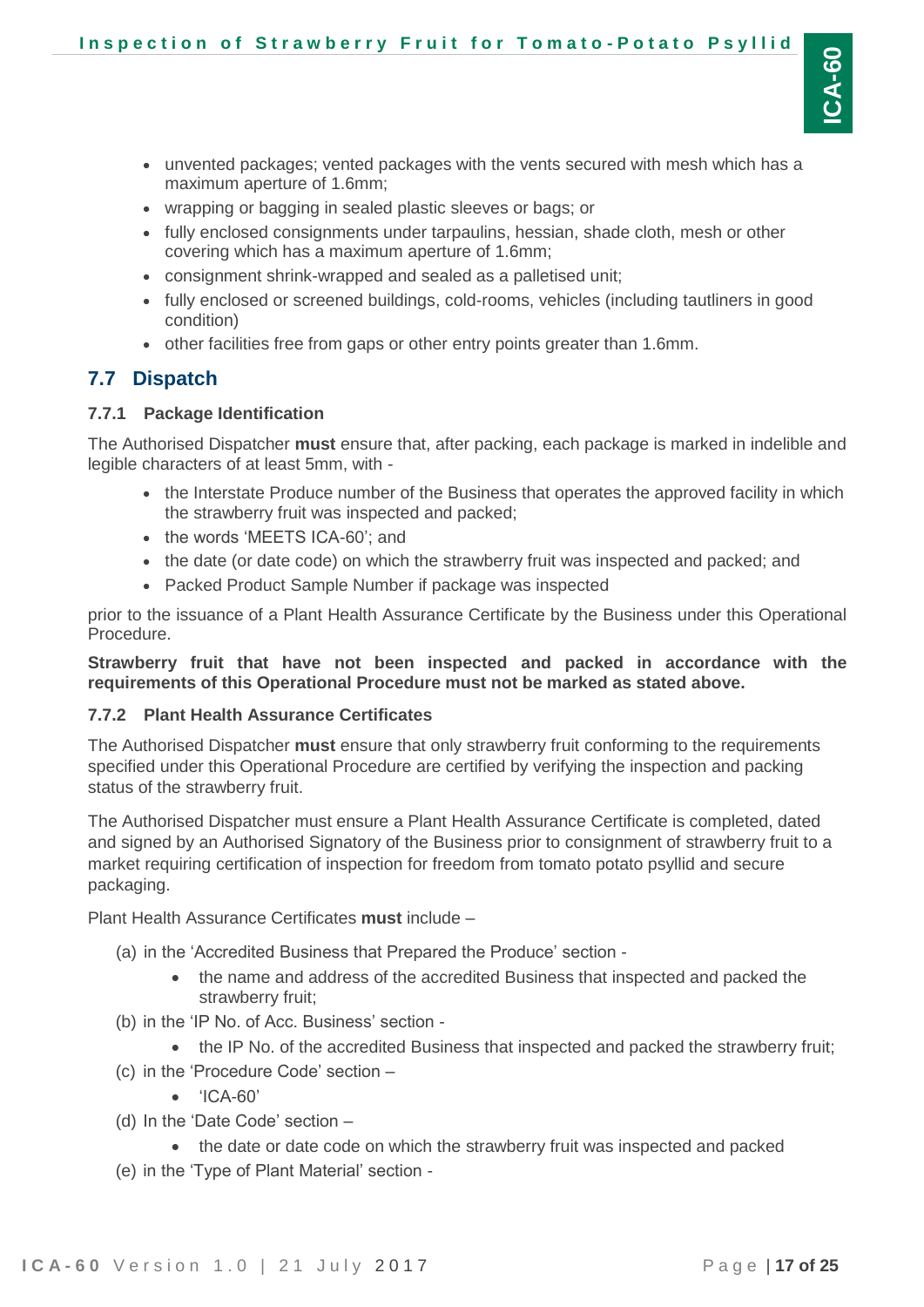• the number and description of each type of strawberry fruit in the consignment; A completed example is shown as Attachment 1.

A Plant Health Assurance Certificates **must** be issued to cover each consignment.

Prior to issuing a Plant Health Assurance Certificate, the Authorised Signatory **must** reconcile the strawberry fruit to be certified with the relevant Tomato potato psyllid Inspection Record and record the Plant Health Assurance Certificate number(s) on the corresponding Tomato potato psyllid Inspection Record.

Plant Health Assurance Certificates **must** be completed, issued and distributed in accordance with the Work Instruction *Guidelines for Completion of Plant Health Assurance Certificates* [WI-QA015].

#### <span id="page-17-0"></span>**7.7.3 Plant Health Assurance Certificate Distribution**

The **original** (yellow copy) **must** accompany the consignment.

The **duplicate** (blue copy) is to be sent to the below address not less than monthly.

Quality Assurance Officer Quarantine WA Locked Bag 69 WELSHPOOL DC, WA 6986

The **triplicate** (white copy) **must** be retained by the QA accredited Business that issued the certificate.

### <span id="page-17-1"></span>**7.8 ICA System Records**

The Business **must** maintain the following records -

- (a) Certificate of Attainment for successful completion of a defined training and assessment package for identification of TPP for each Authorised Inspection Person;
- (b) A register of Authorised Inspection Persons;
- (c) Packed Product Inspection Record;
- (d) if applicable, completed Identification Records from an approved entomologist;
- (e) a copy of each Plant Health Assurance Certificate issued by the Business.

ICA system records **must** be retained for a period of not less than 12 months from completion or until the next compliance audit of the Business, whichever is the later.

An accredited Business must hold a minimum of 12 months ICA system records at the time of any compliance audit.

If the compliance audit is conducted more than 12 months from the last compliance audit, the Business must maintain all records completed since the previous compliance audit.

ICA system records **must** be made available on request by an Inspector.

#### <span id="page-17-2"></span>**7.9 ICA System Documentation**

The Business **must** maintain the following documentation -

(a) a copy of the Business's current Application for;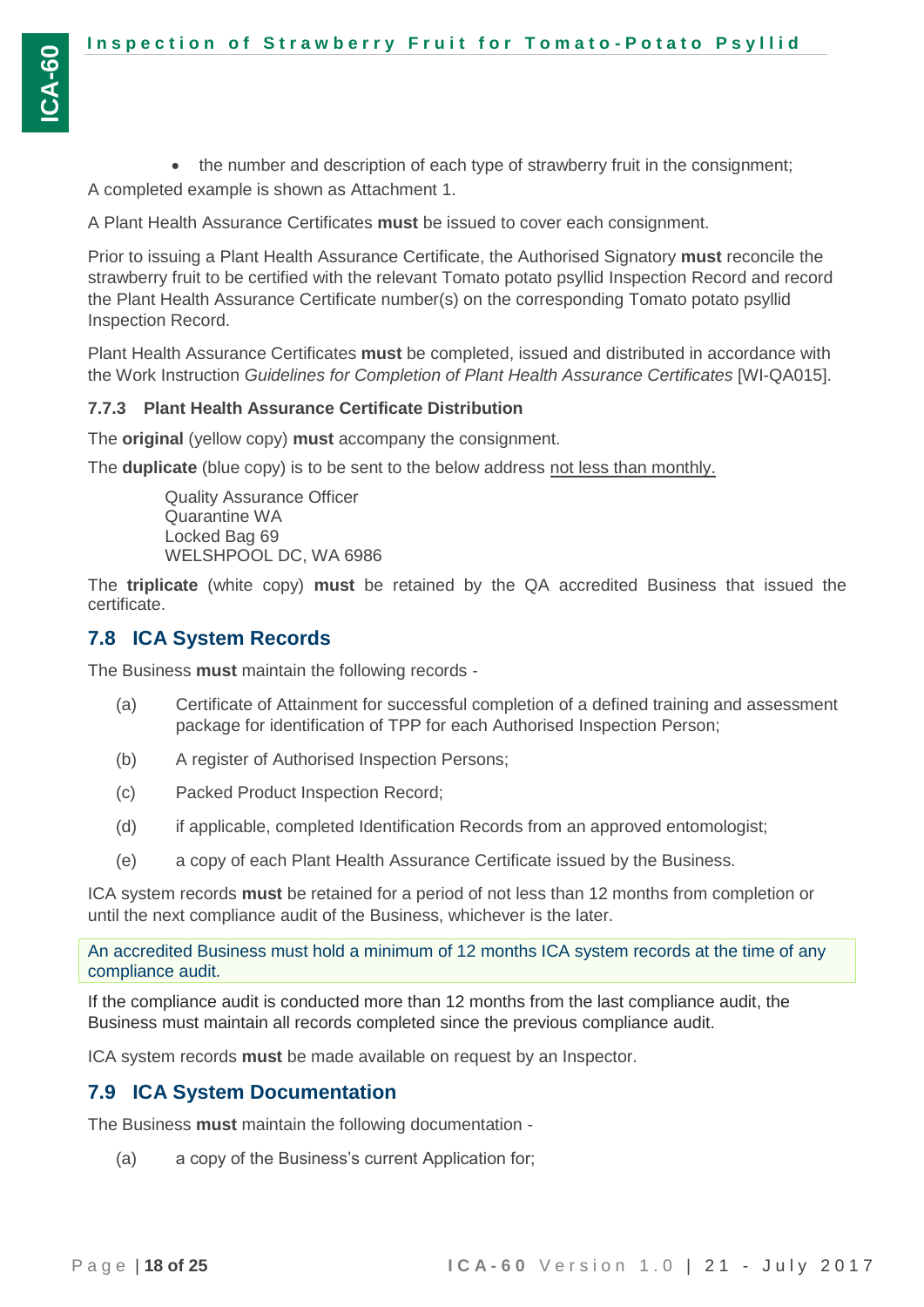- (b) a current copy of this Operational Procedure;
- (c) a current Certificate of Accreditation for an Interstate Certification Assurance Arrangement.

<span id="page-18-0"></span>ICA system documentation **must** be made available on request by an Inspector.

## 8. NON-CONFORMANCES AND SANCTIONS

#### <span id="page-18-1"></span>**8.1 Non-conformances**

Audits are regularly undertaken to evaluate the effectiveness of implementation of ICA requirements. If, in the opinion of the auditor, there is evidence indicating that there has been a failure to meet one or more accreditation requirements, the auditor may raise a Non-conformance Report (NCR). Actions required to address the non-conformance shall be discussed and recorded on the NCR.

If the integrity of the accreditation has been significantly compromised, the non-conformance may provide grounds for the suspension or cancellation of the accreditation.

### <span id="page-18-2"></span>**8.2 Incident Reports**

Incident Reports may be raised by interstate quarantine authorities to report the detection of a nonconformance in produce certified under this ICA arrangement. An investigation into the incident shall be conducted and findings reported back to the originator.

If the integrity of the accreditation has been significantly compromised, the incident may provide grounds for the suspension or cancellation of the accreditation.

### <span id="page-18-3"></span>**8.3 Suspension and Cancellation**

DPIRD may suspend or cancel an accreditation when an accredited business is found, for example, to have:

- obtained accreditation through the provision of false or misleading information;
- not paid fees owing to the DPIRD:
- contravened an accreditation requirement that compromises the integrity of the arrangement; and/or
- not rectified a non-conformance.

Any action taken by DPIRD to suspend or cancel an accreditation shall be provided in writing to the business. This shall also provide guidance on the lodgement of a written appeal requesting that the decision be reviewed.

### <span id="page-18-4"></span>9. CHARGING POLICY

The Business will be charged for all audit and investigation activities on a time basis at current rates prescribed by the DPIRD.

## <span id="page-18-5"></span>10. ATTACHMENTS

Attachment 1 Plant Health Assurance Certificate **Example**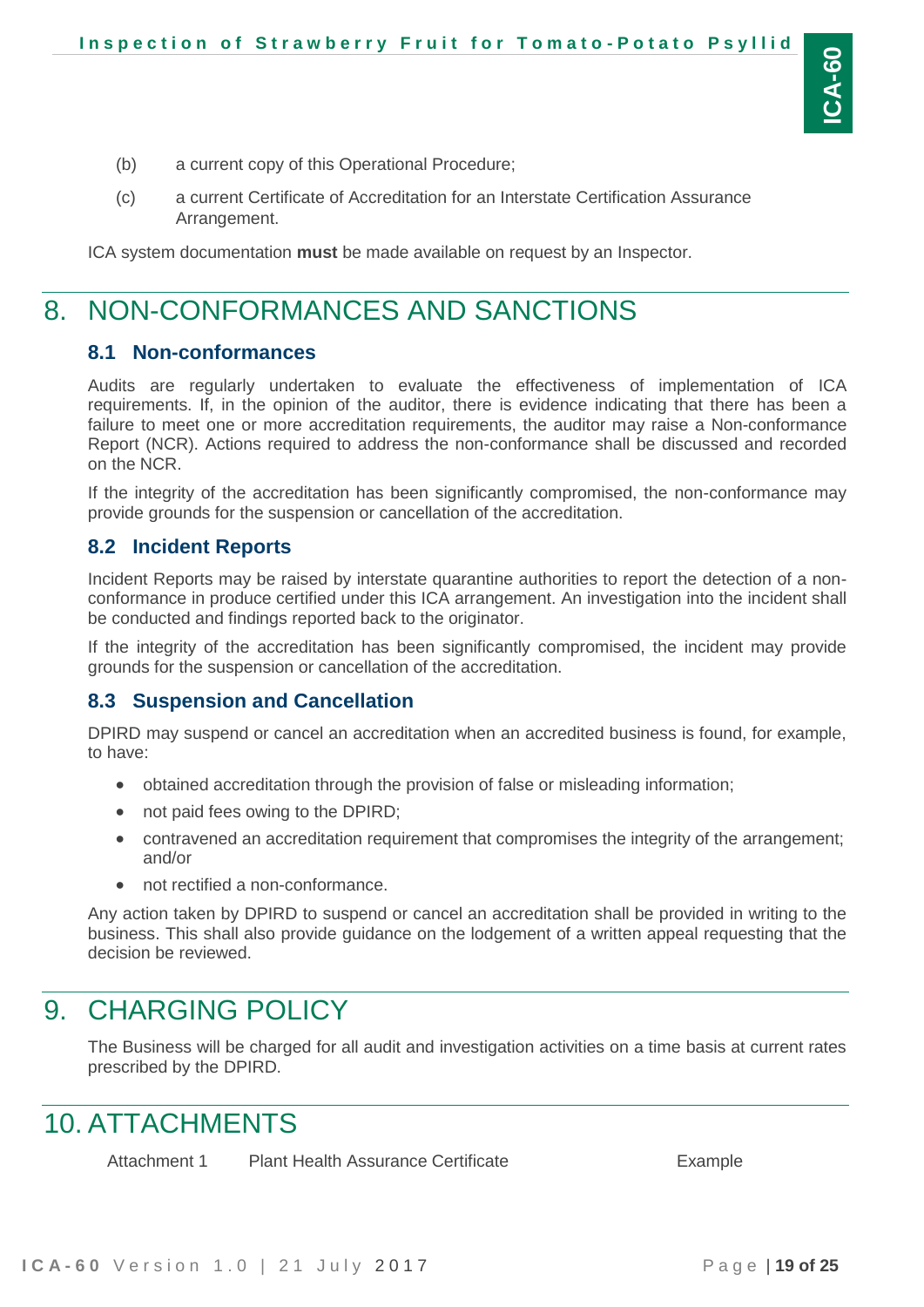| Attachment 2 | <b>Register of Authorised Inspection Persons</b>        | <b>Blank</b> |
|--------------|---------------------------------------------------------|--------------|
| Attachment 3 | Tomato potato psyllid Inspection Record                 | Blank        |
| Attachment 4 | Sample Submission Form                                  | Blank        |
| Attachment 5 | <b>Identification of Packed Product Sample Packages</b> | Blank        |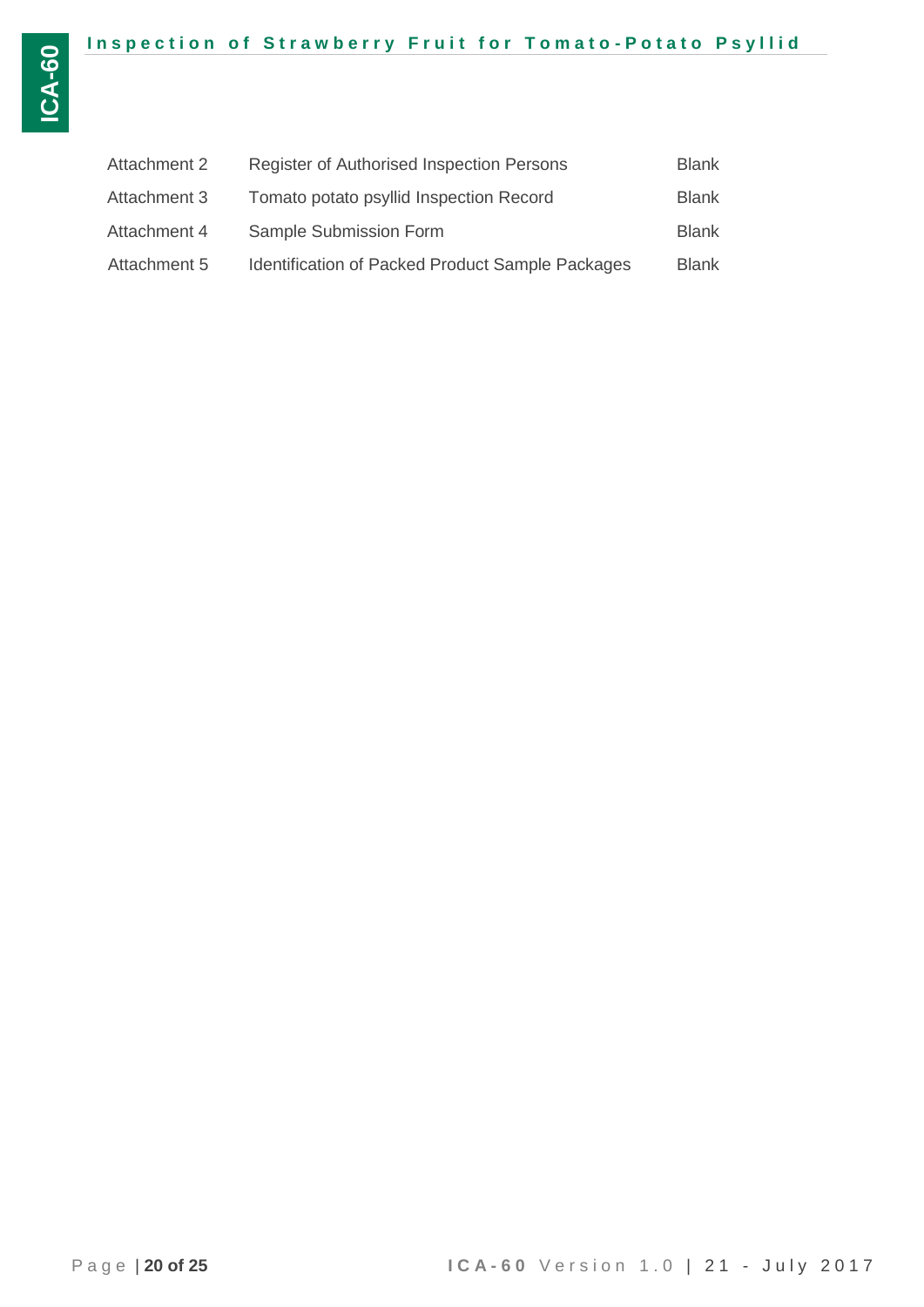



ORIGINAL (Yellow) - Consignment Copy DUPLICATE (Blue) - Quarantine WA Copy TRIPLICATE (White) - Business (Book) Copy

| <b>Certificate Number:</b>                                                                                                                                                        |  |  | XXXXXX                         |  |  |
|-----------------------------------------------------------------------------------------------------------------------------------------------------------------------------------|--|--|--------------------------------|--|--|
|                                                                                                                                                                                   |  |  | Business Specific Information* |  |  |
| Dispatch Date:                                                                                                                                                                    |  |  | Ref No:                        |  |  |
| Arrival Date:                                                                                                                                                                     |  |  | PO No:                         |  |  |
| * These items display business specific information entered at<br>the discretion of the consignor. They do not represent any part<br>of the certifying conditions of the produce. |  |  |                                |  |  |

Procedure ICAxx

## **Plant Health Assurance Certificate**

Biosecurity and Agriculture Management (Quality Assurance and Accreditation) Regulations 2013 All accreditation details must be completed. Please print clearly and initial any alterations

#### **Consignment Details**

**Certification Details IP Number Facility Number** 

| CONSIGNOR |                                 |
|-----------|---------------------------------|
|           | Name <b>ABC Berries Pry Ltd</b> |
|           | Address <b>BloCk Road</b>       |
|           | Perth WA 6000                   |
| Consignee |                                 |
|           | Name Slueet Agents              |

Address Somewhere Road

Somewhere SA

#### **Re-consigned To**

Name Address

(Splitting consignments or re-consigning whole consignments).

#### 01 w 9999

**Accredited Business That Prepared The Produce ABC Berries Pry Ltd** Name

Address **BIOCK Road** 

### Perth WA 6000

**Grower or Packer** 

**ABC Berries Pry Ltd** Name

Address **BloCk Road** 

Perth WA 6000

**Other Facilities Supplying Produce** 

#### $\ddot{}$

| <b>Number</b><br>οf<br>Packages | Type of<br>Packages (e.g.<br>trays, cartons) | Type of<br>Produce | <b>Brand Name or identifying</b><br>marks (As marked on packages) | Date Code<br>(As marked on<br>packages) | <b>Authorisation for Split</b><br>Consignment             |  |
|---------------------------------|----------------------------------------------|--------------------|-------------------------------------------------------------------|-----------------------------------------|-----------------------------------------------------------|--|
| 144                             | trays                                        | Strawberries       | <b>ABC Plants</b>                                                 | 230417                                  |                                                           |  |
|                                 |                                              |                    | (See attachment)                                                  |                                         | Affix Authorisation Stamp to<br>Split / Re-consignee here |  |
|                                 |                                              |                    |                                                                   |                                         |                                                           |  |
|                                 |                                              |                    |                                                                   |                                         |                                                           |  |

#### **Treatment Details**

| Treatment | Chemical (Active Ingredient) | <b>Treatment Date</b> | <b>Concentration / Duration and Temperature</b> |  |  |  |  |
|-----------|------------------------------|-----------------------|-------------------------------------------------|--|--|--|--|
|           |                              |                       |                                                 |  |  |  |  |
|           |                              |                       |                                                 |  |  |  |  |
|           |                              |                       |                                                 |  |  |  |  |
|           |                              |                       |                                                 |  |  |  |  |

#### **Additional Certification / Codes**

#### handled, stored and transported in secure conditions

#### **Declaration**

I, an authorised Signatory of the accredited business that prepared the plants or plant produce described above, hereby declare that the plants or plant produce have been prepared in the business's approved facilities in accordance with the business's Certification Assurance arrangement and<br>that the details shown above are true and correct in every particular. I ackn false statements in certificates and declarations.

| Authorised Signatory's Name pressurement | signature  | Date       |
|------------------------------------------|------------|------------|
| <b>Joe Bloggs</b>                        | 9 S. Palem | 23/04/2016 |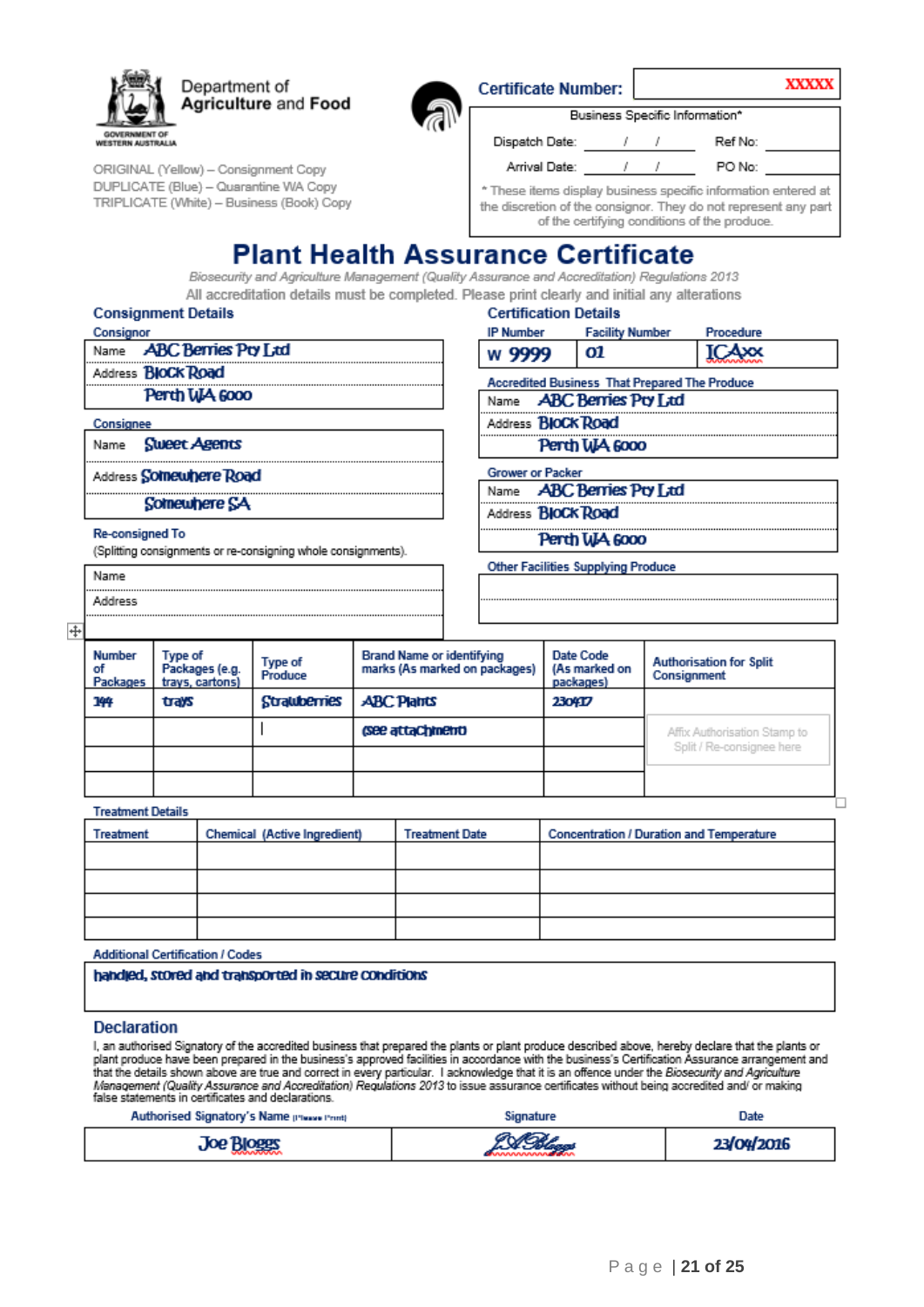# REGISTER OF AUTHORISED INSPECTION PERSONS

| <b>Accredited Business Name</b> |                                                      |  | IP Number | W |                                                                     |  |  |
|---------------------------------|------------------------------------------------------|--|-----------|---|---------------------------------------------------------------------|--|--|
|                                 | Approved Inspection Person<br>Printed Name Signature |  |           |   | Authorisation by Certification Controller<br>Printed Name Signature |  |  |
| Date of Training                |                                                      |  |           |   |                                                                     |  |  |
|                                 |                                                      |  |           |   |                                                                     |  |  |
|                                 |                                                      |  |           |   |                                                                     |  |  |
|                                 |                                                      |  |           |   |                                                                     |  |  |
|                                 |                                                      |  |           |   |                                                                     |  |  |
|                                 |                                                      |  |           |   |                                                                     |  |  |
|                                 |                                                      |  |           |   |                                                                     |  |  |
|                                 |                                                      |  |           |   |                                                                     |  |  |
|                                 |                                                      |  |           |   |                                                                     |  |  |
|                                 |                                                      |  |           |   |                                                                     |  |  |
|                                 |                                                      |  |           |   |                                                                     |  |  |
|                                 |                                                      |  |           |   |                                                                     |  |  |
|                                 |                                                      |  |           |   |                                                                     |  |  |
|                                 |                                                      |  |           |   |                                                                     |  |  |
|                                 |                                                      |  |           |   |                                                                     |  |  |
|                                 |                                                      |  |           |   |                                                                     |  |  |
|                                 |                                                      |  |           |   |                                                                     |  |  |
|                                 |                                                      |  |           |   |                                                                     |  |  |
|                                 |                                                      |  |           |   |                                                                     |  |  |
|                                 |                                                      |  |           |   |                                                                     |  |  |
|                                 |                                                      |  |           |   |                                                                     |  |  |
|                                 |                                                      |  |           |   |                                                                     |  |  |
|                                 |                                                      |  |           |   |                                                                     |  |  |
|                                 |                                                      |  |           |   |                                                                     |  |  |
|                                 |                                                      |  |           |   |                                                                     |  |  |
|                                 |                                                      |  |           |   |                                                                     |  |  |
|                                 |                                                      |  |           |   |                                                                     |  |  |
|                                 |                                                      |  |           |   |                                                                     |  |  |
|                                 |                                                      |  |           |   |                                                                     |  |  |
|                                 |                                                      |  |           |   |                                                                     |  |  |
|                                 |                                                      |  |           |   |                                                                     |  |  |
|                                 |                                                      |  |           |   |                                                                     |  |  |
|                                 |                                                      |  |           |   |                                                                     |  |  |
|                                 |                                                      |  |           |   |                                                                     |  |  |
|                                 |                                                      |  |           |   |                                                                     |  |  |
|                                 |                                                      |  |           |   |                                                                     |  |  |
|                                 |                                                      |  |           |   |                                                                     |  |  |
|                                 |                                                      |  |           |   |                                                                     |  |  |
|                                 |                                                      |  |           |   |                                                                     |  |  |
|                                 |                                                      |  |           |   |                                                                     |  |  |
|                                 |                                                      |  |           |   |                                                                     |  |  |
|                                 |                                                      |  |           |   |                                                                     |  |  |
|                                 |                                                      |  |           |   |                                                                     |  |  |
|                                 |                                                      |  |           |   |                                                                     |  |  |
|                                 |                                                      |  |           |   |                                                                     |  |  |
|                                 |                                                      |  |           |   |                                                                     |  |  |
|                                 |                                                      |  |           |   |                                                                     |  |  |
|                                 |                                                      |  |           |   |                                                                     |  |  |
|                                 |                                                      |  |           |   |                                                                     |  |  |

**Note:** Place a line through any entry for any person who is no longer Approved to carry out tomato potato psyllid inspections under the Business's Interstate Certification Assurance arrangement.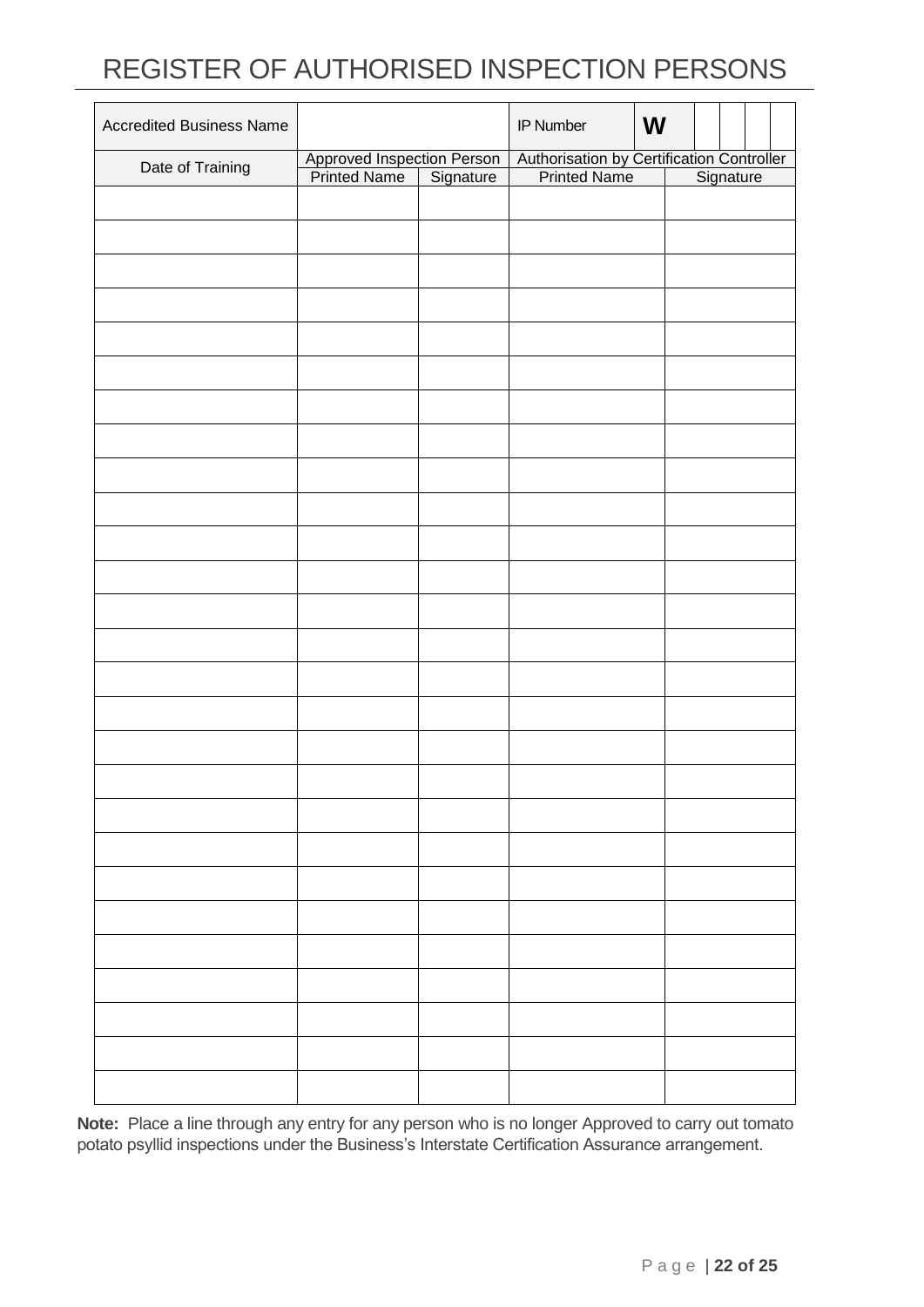# PACKED PRODUCT INSPECTION RECORD

| Date of Inspection                                                |      |                                    |                        | Package Identification                                                                      |                                                                                              |                   |
|-------------------------------------------------------------------|------|------------------------------------|------------------------|---------------------------------------------------------------------------------------------|----------------------------------------------------------------------------------------------|-------------------|
| Place of Inspection                                               |      |                                    |                        | IP Number                                                                                   |                                                                                              |                   |
| Name of Approved Inspection Person                                |      |                                    |                        |                                                                                             | Name & Address of Grower<br>and or Packer (if multiple, list in<br>comments/findings column) |                   |
| Inspection Type<br>$\Box$ End-point<br>$\Box$ In-line             |      |                                    |                        |                                                                                             | Produce Type (if multiple, list in<br>comments/findings column)                              |                   |
| Inspection Rate<br>$\square$ 600 Unit<br>$\square$ 2%             |      |                                    |                        | Total Number of Packages in<br>Consignment/Lot (list separately if<br>multiple commodities) |                                                                                              |                   |
| Notes:                                                            |      |                                    |                        |                                                                                             |                                                                                              | PHAC No(s)        |
| Package No.                                                       |      | Time sample taken (in-line<br>only | Numb<br>er of<br>Units |                                                                                             | Total<br>Numb<br>er of<br>Units                                                              | Comments/Findings |
| 1                                                                 |      |                                    |                        |                                                                                             |                                                                                              |                   |
| $\overline{2}$                                                    |      |                                    |                        |                                                                                             |                                                                                              |                   |
| 3                                                                 |      |                                    |                        |                                                                                             |                                                                                              |                   |
| $\overline{4}$                                                    |      |                                    |                        |                                                                                             |                                                                                              |                   |
| 5                                                                 |      |                                    |                        |                                                                                             |                                                                                              |                   |
| 6                                                                 |      |                                    |                        |                                                                                             |                                                                                              |                   |
| $\overline{7}$                                                    |      |                                    |                        |                                                                                             |                                                                                              |                   |
| $\,8\,$                                                           |      |                                    |                        |                                                                                             |                                                                                              |                   |
| 9                                                                 |      |                                    |                        |                                                                                             |                                                                                              |                   |
| 10                                                                |      |                                    |                        |                                                                                             |                                                                                              |                   |
| 11                                                                |      |                                    |                        |                                                                                             |                                                                                              |                   |
| 12                                                                |      |                                    |                        |                                                                                             |                                                                                              |                   |
| 13                                                                |      |                                    |                        |                                                                                             |                                                                                              |                   |
| 14                                                                |      |                                    |                        |                                                                                             |                                                                                              |                   |
| 15                                                                |      |                                    |                        |                                                                                             |                                                                                              |                   |
| 16                                                                |      |                                    |                        |                                                                                             |                                                                                              |                   |
| 17                                                                |      |                                    |                        |                                                                                             |                                                                                              |                   |
| Pass                                                              | Fail |                                    |                        |                                                                                             | Signature of Approved Inspection Person:                                                     |                   |
| Actions resulting from a suspected detection of a quarantine pest |      |                                    |                        |                                                                                             |                                                                                              |                   |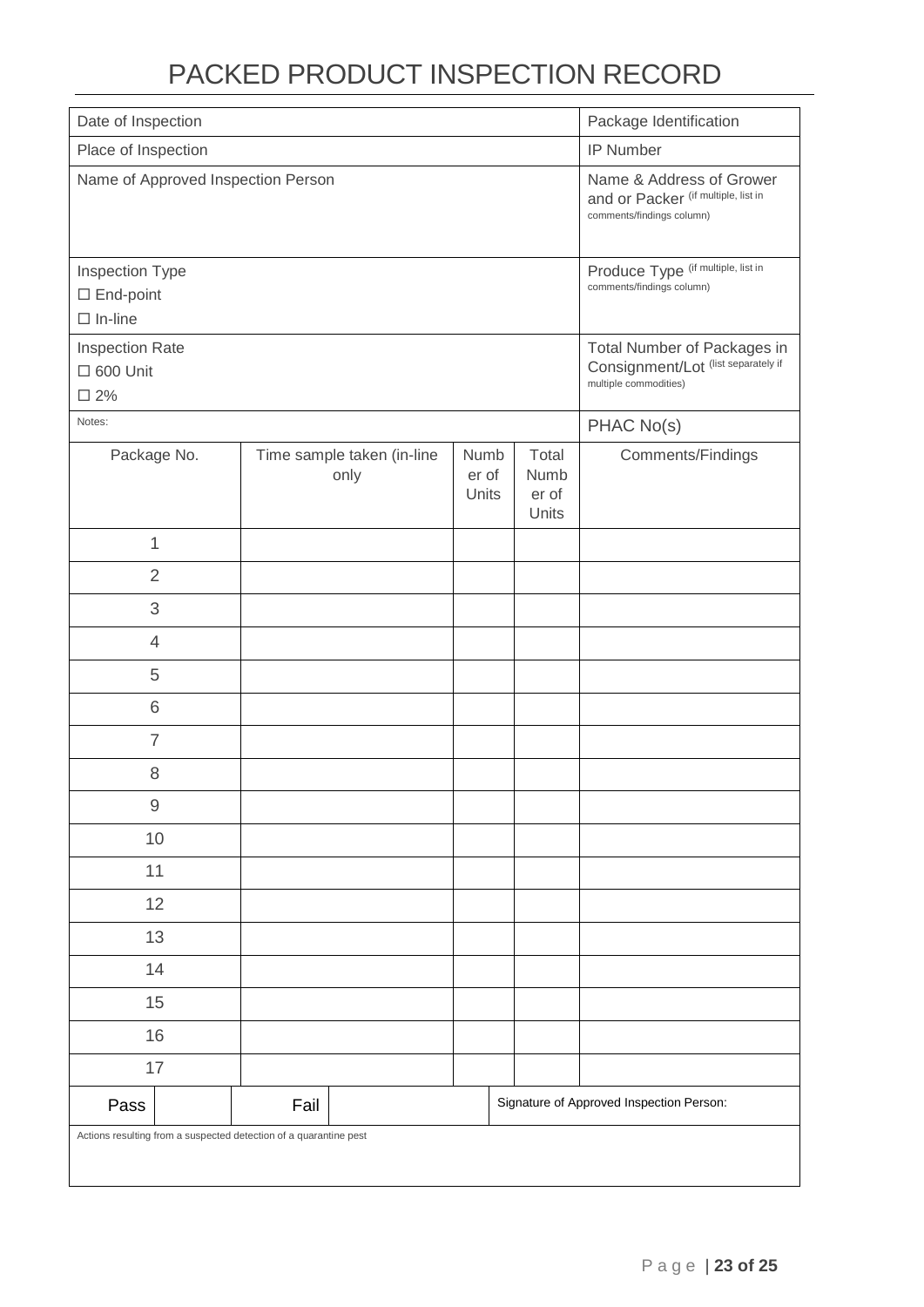| <b>APPROVED INSPECTION PERSON DETAILS</b>                                                                                                                                                     |                                                    |                                                       |                                                  |                      |  |  |
|-----------------------------------------------------------------------------------------------------------------------------------------------------------------------------------------------|----------------------------------------------------|-------------------------------------------------------|--------------------------------------------------|----------------------|--|--|
| Approved Inspection<br>Person Name                                                                                                                                                            |                                                    |                                                       | IP Number of<br>Accredited<br><b>Business</b>    | W                    |  |  |
| Name and address of<br>grower/packer or IP<br>number of the produce                                                                                                                           | Type of produce<br>& quantity from<br>which sample |                                                       |                                                  | Type of produce:     |  |  |
| that sample was taken                                                                                                                                                                         |                                                    |                                                       | was taken                                        | Quantity of produce: |  |  |
| Date sample was taken                                                                                                                                                                         |                                                    |                                                       | Date sample was<br>submitted to<br>Diagnostician |                      |  |  |
| Contact Telephone No                                                                                                                                                                          |                                                    |                                                       | Email/Fax No                                     |                      |  |  |
| <b>SAMPLE DETAILS</b>                                                                                                                                                                         |                                                    |                                                       |                                                  |                      |  |  |
| Type of Sample: (e.g. insect, leaves, seeds)                                                                                                                                                  |                                                    |                                                       |                                                  |                      |  |  |
| Diagnosis request: (e.g. identify insect, disease, seed)                                                                                                                                      |                                                    |                                                       |                                                  |                      |  |  |
| Sample details:<br>Describe where, when and how the sample<br>was taken. Include the type produce or crop<br>the sample was taken from, who took the<br>sample and why diagnosis is required. |                                                    |                                                       |                                                  |                      |  |  |
|                                                                                                                                                                                               |                                                    | <b>DIAGNOSIS DETAILS - For Diagnostician Use Only</b> |                                                  |                      |  |  |
| Date Sample<br>Received                                                                                                                                                                       |                                                    |                                                       | Date Sample<br>Diagnosed                         |                      |  |  |
| Diagnosis Result                                                                                                                                                                              |                                                    |                                                       |                                                  |                      |  |  |
| Method of Diagnosis                                                                                                                                                                           |                                                    |                                                       |                                                  |                      |  |  |
| Comments                                                                                                                                                                                      |                                                    |                                                       |                                                  |                      |  |  |
| Diagnostician Name                                                                                                                                                                            |                                                    |                                                       | <b>Diagnostician Position</b>                    |                      |  |  |
| Signature                                                                                                                                                                                     |                                                    |                                                       | Date                                             |                      |  |  |